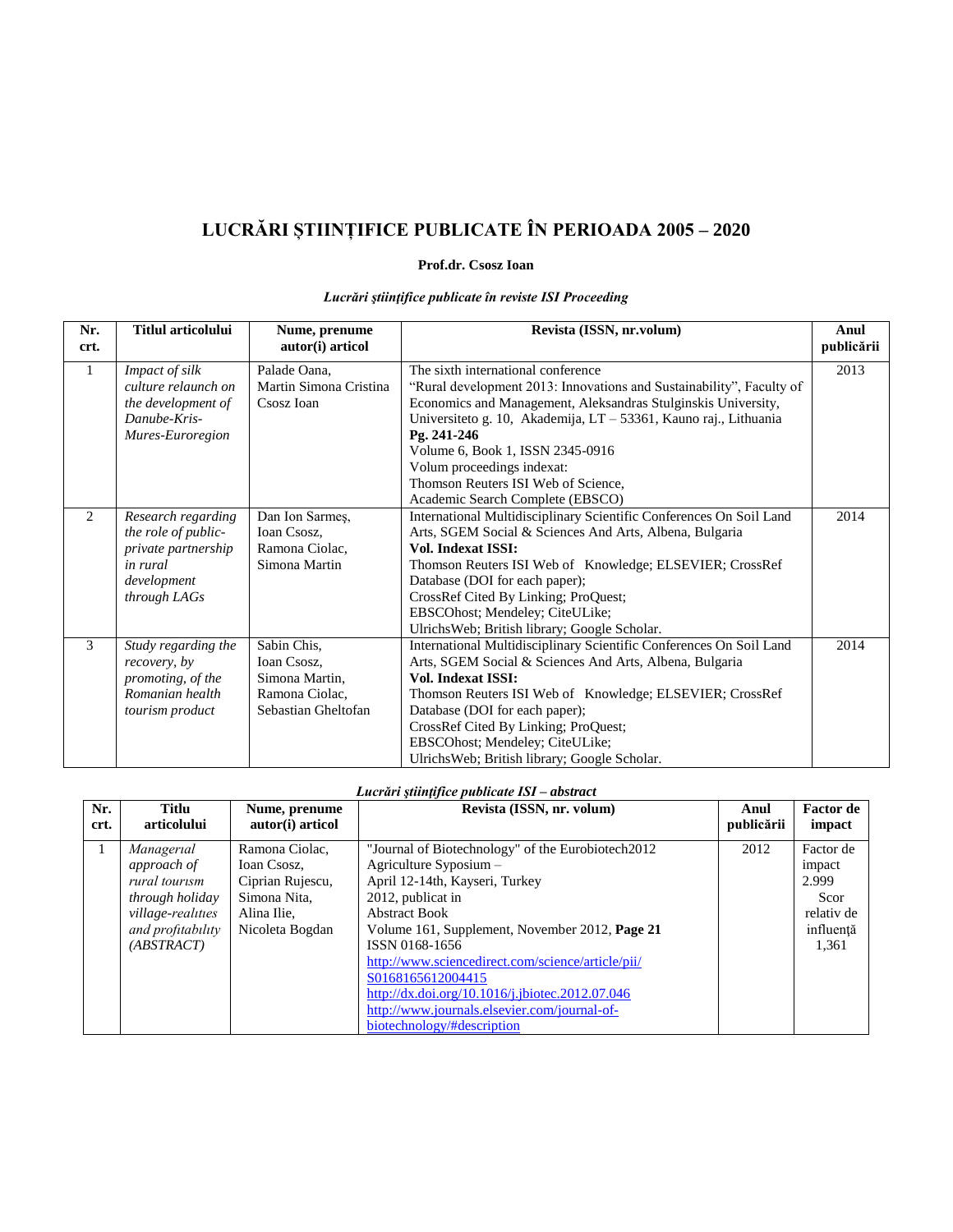| Nr.<br><b>crt</b> | <b>Titlul articolului</b>                                                                                                                             | Nume, prenume<br>autor(i) articol                                                                           | Revista (ISSN, nr. volum)                                                                                                                                                                                                                                                                                                                                    | Anul<br>publicăr | Baza de date                                                                                                         |
|-------------------|-------------------------------------------------------------------------------------------------------------------------------------------------------|-------------------------------------------------------------------------------------------------------------|--------------------------------------------------------------------------------------------------------------------------------------------------------------------------------------------------------------------------------------------------------------------------------------------------------------------------------------------------------------|------------------|----------------------------------------------------------------------------------------------------------------------|
| 1.                | Study on<br>accommodation<br>capacity on<br>tourism forms and<br>property and the<br>employment<br>degree of<br>romanian tourist<br><i>structures</i> | Ciolac Ramona,<br>Csosz I.,<br>Marin Diana<br>Cornelia.<br>Martin Simona,<br>Marinău Călina,<br>Bălan Ioana | Lucrări științifice USAMV Iasi, seria<br>Agronomie "Proceedings of the 51 <sup>th</sup><br>international scientific conference<br>"Romanian agriculture in EU -<br>opportunities and perspectives"<br>USAMVB Iași, 22-24 octombrie,<br>2009, ISSN 1454-7414<br>recenzată CAB International-<br>Anglia<br>Vol. încadrat în categoria B+<br>(evaluare CNCSIS)  | ii<br>2009       | http://www.cabi.org/Ab<br>stractDatabases.asp?Su<br>bjectArea=&Subject=&<br>Section=sc&letter=L&<br>$PID=125$        |
| 2.                | Directions of<br>relaunch and<br>development for<br>Romanian tourism                                                                                  | $\overline{\text{C}}$ sosz I.,<br>Ciolac Ramona                                                             | Lucrări științifice USAMV Iasi, seria<br>Agronomie "Proceedings of the 51 <sup>th</sup><br>international scientific conference<br>"Romanian agriculture in $EU$<br>opportunities and perspectives"<br>USAMVB Iași, 22-24 octombrie,<br>2009, ISSN 1454-7414<br>recenzată CAB International-<br>Anglia<br>Vol. încadrat în categoria B+<br>(evaluare CNCSIS)  | 2009             | http://www.cabi.org/Ab<br>stractDatabases.asp?Su<br>$bjectArea = & Subject = &$<br>Section=sc&letter=L&<br>$PID=125$ |
| 3.                | <b>Banat tourism</b><br>analysis                                                                                                                      | Csosz I<br>Ciolac Ramona                                                                                    | Lucrări științifice USAMV Iasi, seria<br>Agronomie "Proceedings of the 51 <sup>th</sup><br>international scientific conference<br>"Romanian agriculture in EU -<br>opportunities and perspectives"<br>USAMVB Iași, 22-24 octombrie,<br>2009, ISSN 1454-7414<br>recenzată CAB International -<br>Anglia<br>Vol. încadrat în categoria B+<br>(evaluare CNCSIS) | 2009             | http://www.cabi.org/Ab<br>stractDatabases.asp?Su<br>$bjectArea = & Subject = &$<br>Section=sc&letter=L&<br>$PID=125$ |
| $\overline{4}$ .  | Study on<br>Romanian rural<br>tourism                                                                                                                 | $\overline{\text{Csosz}}$ I.,<br>Ciolac Ramona                                                              | Revista Agrobuletin AGIR nr.2/2009,<br>ISSN 2066-6179, pag.87-93<br>Vol. încadrat în categoria B+<br>(evaluare CNCSIS)<br>Vol. indexat BDI, Index Copernicus                                                                                                                                                                                                 | 2009             | http://journals.indexcop<br>ernicus.com/masterlist.<br>php?name=Master&lite<br>ra=a&start=210&skok=<br>30            |
| 5.                | Rural values on<br><i>Fagaras county</i><br>exploited through<br>agroturism                                                                           | Csosz I<br>Ciolac Ramona                                                                                    | Revista Agrobuletin AGIR nr.3/2009,<br>ISSN 2066-6179, pag.136-143<br>Vol. încadrat în categoria B+<br>(evaluare CNCSIS)<br>Vol. indexat BDI, Index Copernicus                                                                                                                                                                                               | 2009             | http://journals.indexcop<br>ernicus.com/masterlist.<br>php?name=Master&lite<br>ra=a&start=210&skok=<br>30            |
| 6.                | Agro household<br>perspectives                                                                                                                        | Ciolac Ramona,<br>Csösz I.,<br>Martin Simona                                                                | Revista Agrobuletin AGIR nr.4/2010,<br>ISSN 2066-6179, pag. 205-210<br>Vol. încadrat în categoria B+<br>(evaluare CNCSIS)<br>Vol. indexat BDI, Index Copernicus                                                                                                                                                                                              | 2010             | http://journals.indexcop<br>ernicus.com/masterlist.<br>php?name=Master&lite<br>$ra = a$ &start=210&skok=<br>30       |
| 7.                | Spa and Services                                                                                                                                      | Martin Simona<br>Cristina.<br>Csösz I.,<br>Ciolac Ramona                                                    | Revista Agrobuletin AGIR nr.4/2010,<br>ISSN 2066-6179, pag. 217-222<br>Vol. încadrat în categoria B+<br>(evaluare CNCSIS)<br>Vol. indexat BDI, Index Copernicus                                                                                                                                                                                              | 2010             | http://journals.indexcop<br>ernicus.com/masterlist.<br>php?name=Master&lite<br>ra=a&start=210&skok=<br>30            |
| 8.                | Ways to define<br>rural tourism                                                                                                                       | Csösz I.,<br>Ciolac Ramona                                                                                  | Revista Agrobuletin AGIR nr.4/2010,<br>ISSN 2066-6179, pag. 199-204<br>Vol. încadrat în categoria B+<br>(evaluare CNCSIS)                                                                                                                                                                                                                                    | 2010             | http://journals.indexcop<br>ernicus.com/masterlist.<br>php?name=Master&lite<br>ra=a&start=210&skok=                  |

*Lucrări ştiinţifice publicate în reviste indexate BDI (CNCSIS B+)*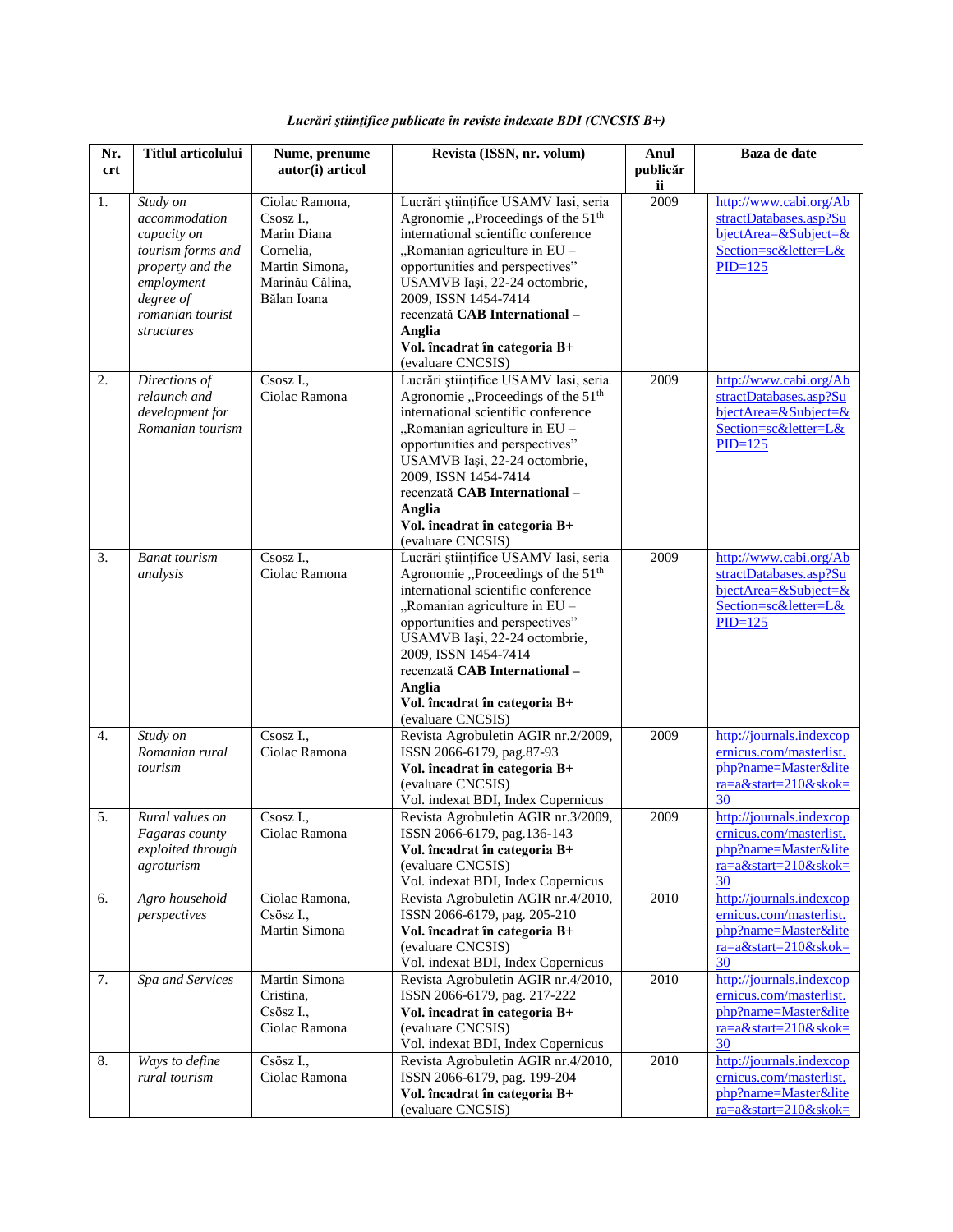|     |                                                                                                                                                          |                                                                                                                     | Vol. indexat BDI, Index Copernicus                                                                                                                                                                                                                                                                                 |      | 30                                                                                                                                                                                                                                                                                                                                                                                     |
|-----|----------------------------------------------------------------------------------------------------------------------------------------------------------|---------------------------------------------------------------------------------------------------------------------|--------------------------------------------------------------------------------------------------------------------------------------------------------------------------------------------------------------------------------------------------------------------------------------------------------------------|------|----------------------------------------------------------------------------------------------------------------------------------------------------------------------------------------------------------------------------------------------------------------------------------------------------------------------------------------------------------------------------------------|
| 9.  | Capitalization of<br>local products<br>through agro-<br>household                                                                                        | Ciolac Ramona,<br>Csosz I.,<br>Marin Diana                                                                          | Lucrări Științifice Zootehnie și<br>Biotehnologii (Scientific Papers:<br>Animal Science and Biotechnologies)<br>Vol. 43, ISSN 1221-5287, Editura<br>Agroprint Timisoara, pag.394-397<br>Vol. este încadrat în categoria B+<br>(evaluare CNCSIS)<br>Vol. indexat BDI, CABI<br>Publishing, DOAJ, Index<br>Copernicus | 2010 | www.cabi.org<br>(http://www.cabi.org/d<br>efault.aspx?page<br>$=1016$ &site=170&pid<br>$=102$ &xslttab=2&newt<br>itlesonly=0&search=ti<br>misoara)<br>www.doaj.org<br>(http://www.doaj.org/d<br>$oai?$ func = find<br>Journals&hybrid=&que<br>ry=zootehnie)<br>www.indexcopernicus.<br>com<br>(http://journals.index<br>copernicus.com/karta.p<br>hp?action=masterlist&i<br>$d = 4480$ |
| 10. | Research and<br>comparisons<br>regarding the<br>evolution of cattle<br>population in<br>Romania and<br>some member<br>states<br>of the European<br>Union | Ciolac Ramona,<br>Csosz I.,<br>Marin Diana, Martin<br>Simona.<br>Dincu Ana Maria,<br>Marinău Călina,<br>Bălan Ioana | Lucrări Științifice Zootehnie și<br>Biotehnologii (Scientific Papers:<br>Animal Science and Biotechnologies)<br>Vol. 43, ISSN 1221-5287, Editura<br>Agroprint Timisoara, pag.398-401<br>Vol. este încadrat în categoria B+<br>(evaluare CNCSIS)<br>Vol. indexat BDI, CABI<br>Publishing, DOAJ, Index<br>Copernicus | 2010 | www.cabi.org<br>(http://www.cabi.org/d<br>efault.aspx?page<br>$=1016$ &site=170&pid<br>$=102$ &xslttab=2&newt<br>itlesonly=0&search=ti<br>misoara)<br>www.doaj.org<br>(http://www.doaj.org/d<br>$oaj?func = find$<br>Journals&hybrid=&que<br>ry=zootehnie)<br>www.indexcopernicus.<br>com<br>(http://journals.index<br>copernicus.com/karta.p<br>hp?action=masterlist&i<br>$d = 4480$  |
| 11. | Aspects of the<br>process of<br>furnishing tourist<br>mountain village<br>to engaging<br>agrotourism                                                     | Martin Simona<br>Cristina.<br>Csösz I.,<br>Ciolac Ramona,<br>Marinău Călina,<br>Merce Iuliana Ioana                 | Lucrări Științifice Management<br>Agricol, seria I, vol.XII (2)<br>"Managementul dezvoltării rurale<br>durabile", Timișoara, 2010, ISSN<br>1453-1410, pg.531-538<br>Vol. încadrat în categoria B+<br>(evaluare CNCSIS)<br>Vol. indexat BDI, DOAJ, Index<br>Copernicus, CABI<br><b>DOAJ</b>                         | 2010 | - www.doaj.org<br>$(\frac{http://www.doaj.org/d}{$<br>$oai$ ?<br>func=findJournals&hyb<br>rid=&query= $1453-$<br>1410)<br>Index<br>Copernicus<br>www.indexcopernicus.<br>com<br>(http://journals.indexco<br>pernicus.com/karta.php<br>?action=masterlist&id=<br>4965)<br>$CABI$ – www.cabi.org<br>(http://www.cabi.org/de<br>fault.                                                    |
| 12. | Chain spas in<br>Romania                                                                                                                                 | Martin Simona<br>Cristina,<br>Csösz I.,<br>Ciolac Ramona                                                            | Revista Agrobuletin AGIR nr.5/2010,<br>ISSN 2066-6179, pag. 132-138<br>Vol. încadrat în categoria B+<br>(evaluare CNCSIS)<br>Vol. indexat BDI, Index Copernicus                                                                                                                                                    | 2010 | http://journals.indexcop<br>ernicus.com/masterlist.<br>php?name=Master&lite<br>ra=a&start=210&skok=<br>30                                                                                                                                                                                                                                                                              |
| 13. | Comparative<br>analysis of Alba<br>County tourist                                                                                                        | Ciolac Ramona,<br>Csosz I.,<br>Martin Simona,                                                                       | Revista Agrobuletin AGIR nr.8/2011,<br>ISSN 2066-6179, pag. 157-162<br>Vol. încadrat în categoria B+                                                                                                                                                                                                               | 2011 | http://journals.indexcop<br>ernicus.com/masterlist.<br>php?name=Master&lite                                                                                                                                                                                                                                                                                                            |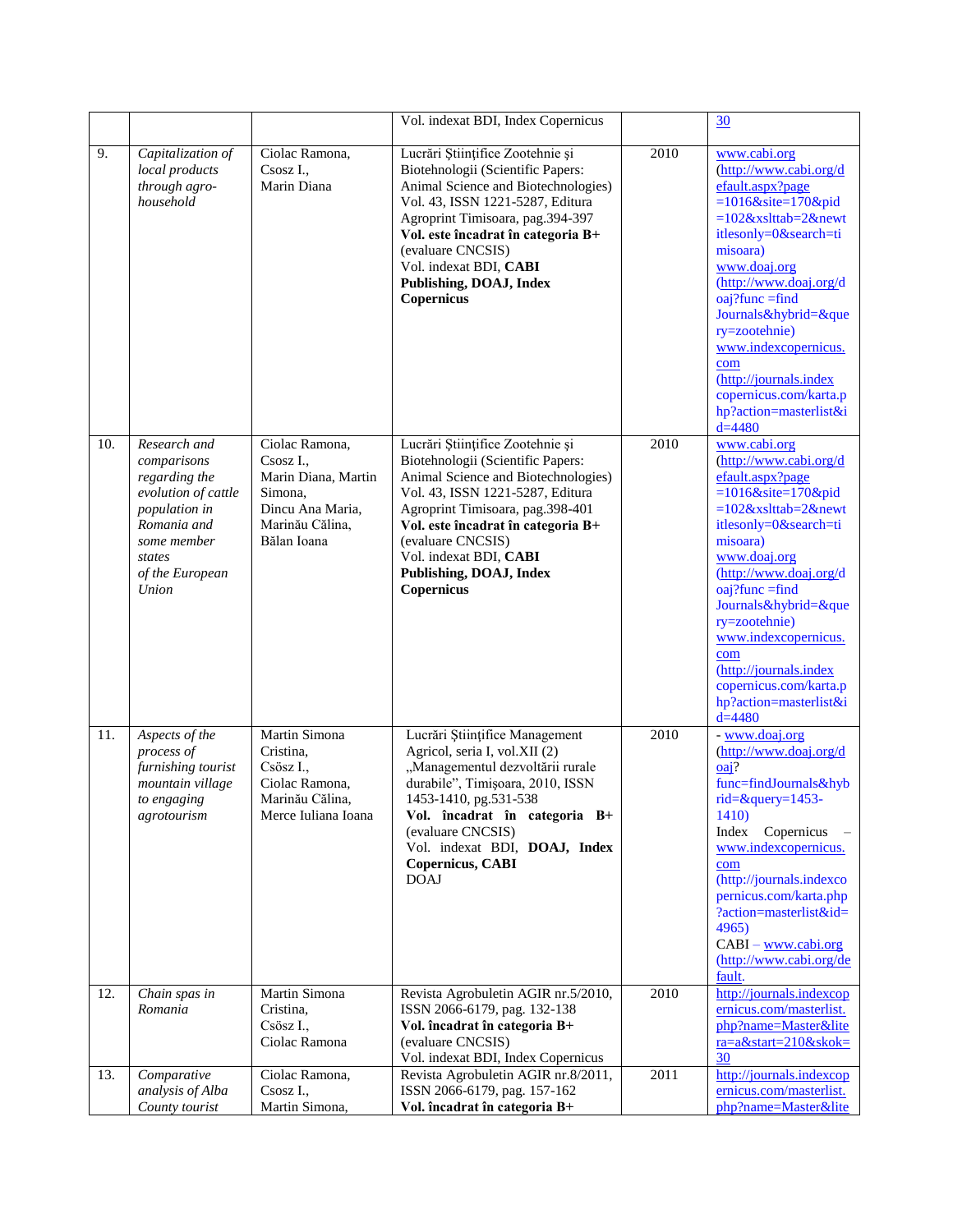|     | destinations and<br>main competing<br>tourist<br>destinations<br>at national level                                                         | Adamov Tabita                                                                          | (evaluare CNCSIS)<br>Vol. indexat BDI, Index Copernicus                                                                                                                                                                                                                                                                       |                   | $ra = a$ &start=210&skok=<br>30                                                                                                                                                                                                                                                                                                                                                                                           |
|-----|--------------------------------------------------------------------------------------------------------------------------------------------|----------------------------------------------------------------------------------------|-------------------------------------------------------------------------------------------------------------------------------------------------------------------------------------------------------------------------------------------------------------------------------------------------------------------------------|-------------------|---------------------------------------------------------------------------------------------------------------------------------------------------------------------------------------------------------------------------------------------------------------------------------------------------------------------------------------------------------------------------------------------------------------------------|
| 14. | Pre-and post-<br>accession EU<br>funds a way<br>Romanian<br>agricultural<br>support                                                        | Martin Simona,<br>Csosz I.,<br>Ciolac Ramona                                           | Revista Agrobuletin AGIR nr.8/2011,<br>ISSN 2066-6179, pag. 163-169<br>Vol. încadrat în categoria B+<br>(evaluare CNCSIS)<br>Vol. indexat BDI, Index Copernicus                                                                                                                                                               | 2011              | http://journals.indexcop<br>ernicus.com/masterlist.<br>php?name=Master&lite<br>ra=a&start=210&skok=<br>30                                                                                                                                                                                                                                                                                                                 |
| 15. | Perspectives of<br>agrotourism<br>development<br>in rural area                                                                             | Ciolac Ramona,<br>Csosz I.,<br>Pet Elena,<br>Martin Simona,<br>Dincu Ana Maria         | Revista Agrobuletin AGIR nr.8/2011,<br>ISSN 2066-6179, pag. 170-176<br>Vol. încadrat în categoria B+<br>(evaluare CNCSIS)                                                                                                                                                                                                     | 2011              | http://journals.indexcop<br>ernicus.com/masterlist.<br>php?name=Master&lite<br>ra=a&start=210&skok=<br>30                                                                                                                                                                                                                                                                                                                 |
| 16. | Research on the<br>features witch<br>customize areas<br>with developed<br>agritourism from<br>Central Region of<br>Romania                 | Ramona Ciolac,<br>I. Csosz,<br>Elena Pet<br>Simona Martin,<br>Ana Maria Dincu          | Lucrări științifice Management<br>Agricol, Seria 1, vol. XIII (4)<br>"Dezvoltarea rurală durabilă",<br>Facultatea de Management Agricol,<br>Timișoara, 20 mai 2011, ISSN 1453-<br>1410, pg. 103-108<br>Vol. încadrat în categoria B+<br>(evaluare CNCSIS)<br>Vol. indexat BDI, DOAJ, Index<br>Copernicus, CABI<br><b>DOAJ</b> | $\overline{2011}$ | - www.doaj.org<br>(http://www.doaj.org/d<br>oaj?<br>func=findJournals&hyb<br>$rid = \& query = 1453 -$<br>1410)<br>Index Copernicus -<br>www.indexcopernicus.<br>com<br>(http://journals.indexco<br>pernicus.com/karta.php<br>?action=masterlist&id=<br>4965)<br>$CABI - www.cabi.org$<br>(http://www.cabi.org/de<br>fault.<br>aspx?page=1016&site=<br>170&pid=102&xslttab<br>$=2$ &newtitlesonly=0&s<br>earch=timisoara) |
| 17. | Study on the<br>concept of rural<br>tourism and<br>leverage of some<br>specific activities<br>from rural areas<br>through rural<br>tourism | Ciolac Ramona,<br>Csosz I.,<br>Merce Iuliana Ioana,<br>Bălan Ioana,<br>Dincu Ana Maria | Lucrări Științifice Zootehnie și<br>Biotehnologii (Scientific Papers:<br>Animal Science and Biotechnologies)<br>ISSN 1221-5287, Editura Agroprint<br>Timișoara, vol 44/2 pg. 471-474<br>Vol. este încadrat în categoria B+<br>(evaluare CNCSIS)<br>Vol. indexat BDI, CABI<br>Publishing, DOAJ, Index<br>Copernicus            | 2011              | www.cabi.org<br>(http://www.cabi.org/d<br>efault.aspx?page<br>$=1016$ &site=170&pid<br>$=102$ &xslttab=2&newt<br>itlesonly=0&search=ti<br>misoara)<br>www.doaj.org<br>(http://www.doaj.org/d<br>$oaj?func = find$<br>Journals&hybrid=&que<br>ry=zootehnie)<br>www.indexcopernicus.<br>com<br>(http://journals.index<br>copernicus.com/karta.p<br>hp?action=masterlist&i<br>$d=448$                                        |
| 18. | Research regarding<br>the impact of rural<br>tourism forms on the<br>rural area                                                            | Ciolac Ramona,<br>Csosz I.,<br>Bălan Ioana,<br>Dincu Ana Maria                         | Lucrări Științifice Zootehnie și<br>Biotehnologii (Scientific Papers:<br>Animal Science and<br>Biotechnologies), ISSN 1221-5287,<br>Editura Agroprint Timișoara, vol<br>44/2 pg.475-478<br>Vol. este încadrat în categoria B+                                                                                                 | 2011              | www.cabi.org<br>(http://www.cabi.org/d<br>efault.aspx?page<br>$=1016$ &site=170&pid<br>$=102$ &xslttab=2&newt<br>itlesonly=0&search=ti<br>misoara)                                                                                                                                                                                                                                                                        |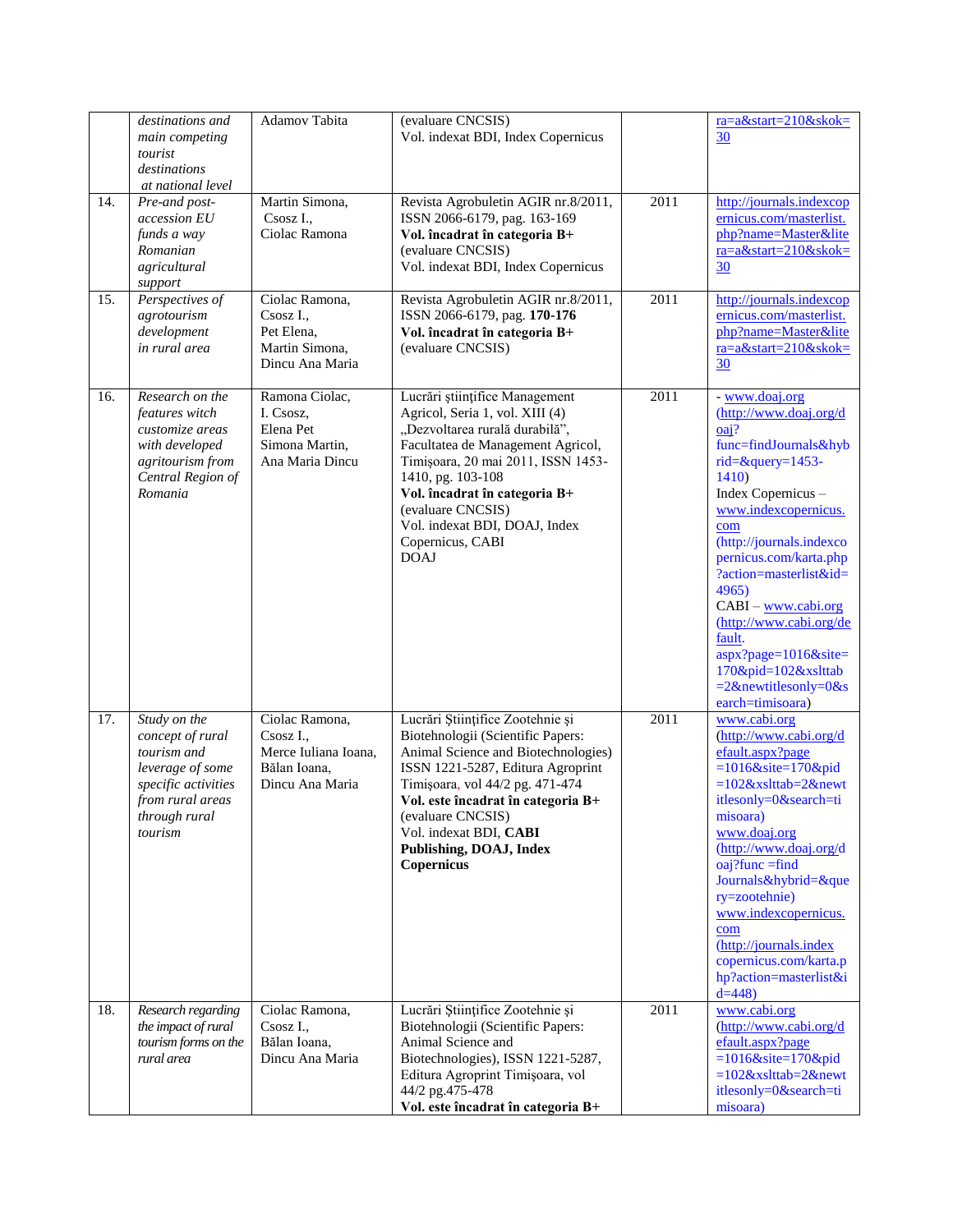| 19. | Tourism in                                                                                                                                                                                          | Ciolac Ramona,                                                   | (evaluare CNCSIS)<br>Vol. indexat BDI, CABI<br>Publishing, DOAJ, Index<br>Copernicus                                                                               | $\overline{2011}$ | www.doaj.org<br>(http://www.doaj.org/d<br>$oaj?func = find$<br>Journals&hybrid=&que<br>ry=zootehnie)<br>www.indexcopernicus.<br>com<br>(http://journals.index)<br>copernicus.com/karta.p<br>hp?action=masterlist&i<br>$d=448$<br>http://journals.indexcop |
|-----|-----------------------------------------------------------------------------------------------------------------------------------------------------------------------------------------------------|------------------------------------------------------------------|--------------------------------------------------------------------------------------------------------------------------------------------------------------------|-------------------|-----------------------------------------------------------------------------------------------------------------------------------------------------------------------------------------------------------------------------------------------------------|
|     | european rural<br>area-case study<br>Italy                                                                                                                                                          | Csosz I<br>Martin Simona,<br>Marin Diana                         | Revista Agrobuletin AGIR nr.9/2011,<br>ISSN 2066-6179, pg. 190-195<br>Vol. încadrat în categoria B+<br>(evaluare CNCSIS)<br>Vol. indexat BDI, Index Copernicus     |                   | ernicus.com/masterlist.<br>php?name=Master&lite<br>ra=a&start=210&skok=<br>30                                                                                                                                                                             |
| 20. | Use of rural<br>tourism forms in<br>Germany-<br>features and key<br>elements                                                                                                                        | Csosz I.,<br>Ciolac Ramona,<br>Martin Simona                     | Revista Agrobuletin AGIR nr.9/2011,<br>ISSN 2066-6179, pg. 196-200<br>Vol. încadrat în categoria B+<br>(evaluare CNCSIS)<br>Vol. indexat BDI, Index Copernicus     | 2011              | http://journals.indexcop<br>ernicus.com/masterlist.<br>php?name=Master&lite<br>ra=a&start=210&skok=<br>30                                                                                                                                                 |
| 21. | The specifics of the<br>business plan for<br>rural tourism<br>entrepreneurs                                                                                                                         | Martin Simona,<br>Csosz I.,<br>Ciolac Ramona                     | Revista Agrobuletin AGIR nr.9/2011,<br>ISSN 2066-6179, pg. 201-206<br>Vol. încadrat în categoria B+<br>(evaluare CNCSIS)<br>Vol. indexat BDI, Index Copernicus     | 2011              | http://journals.indexcop<br>ernicus.com/masterlist.<br>php?name=Master&lite<br>ra=a&start=210&skok=<br>30                                                                                                                                                 |
| 22. | Outlining some<br>proposals of Arad<br>agro-tourist<br>potential<br>capitalization                                                                                                                  | Csosz I.,<br>Ciolac Ramona,<br>Martin Simona,<br>Bogdan Nicoleta | Revista Agrobuletin AGIR<br>nr.11/2011, ISSN 2066-6179, pg.<br>310-317<br>Vol. încadrat în categoria B+<br>(evaluare CNCSIS)<br>Vol. indexat BDI, Index Copernicus | 2011              | http://journals.indexcop<br>ernicus.com/masterlist.<br>php?name=Master&lite<br>ra=a&start=210&skok=<br>30                                                                                                                                                 |
| 23. | Description of the<br>particularities for<br>the main tourism<br>forms developed<br>in Fagaras<br>Country                                                                                           | Bogdan Nicoleta<br>Csosz I.,<br>Ciolac Ramona                    | Revista Agrobuletin AGIR<br>nr.11/2011, ISSN 2066-6179, pg.<br>318-323<br>Vol. încadrat în categoria B+<br>(evaluare CNCSIS)<br>Vol. indexat BDI, Index Copernicus | 2011              | http://journals.indexcop<br>ernicus.com/masterlist.<br>php?name=Master&lite<br>$ra = a$ &start=210&skok=<br>30                                                                                                                                            |
| 24. | Steps in creating<br>agro-tourism<br>activity in a<br>agricultural<br>holding                                                                                                                       | Martin Simona,<br>Csosz I.,<br>Ciolac Ramona                     | Revista Agrobuletin AGIR<br>nr.11/2011, ISSN 2066-6179, pg.<br>330-335<br>Vol. încadrat în categoria B+<br>(evaluare CNCSIS)<br>Vol. indexat BDI, Index Copernicus | 2011              | http://journals.indexcop<br>ernicus.com/masterlist.<br>php?name=Master&lite<br>ra=a&start=210&skok=<br>$\overline{30}$                                                                                                                                    |
| 25. | <b>Brief</b> description<br>of the agrotourist<br>potential of<br>Western<br>Mountains area<br>and identification<br>of the main<br>traditional<br>products possible<br>sold through<br>agrotourism | Ciolac Ramona,<br>Csosz I.,<br>Bogdan Nicoleta                   | Revista Agrobuletin AGIR<br>nr.12/2012, ISSN 2066-6179, pg.<br>148-154<br>Vol. încadrat în categoria B+<br>(evaluare CNCSIS)<br>Vol. indexat BDI, Index Copernicus | 2012              | http://journals.indexcop<br>ernicus.com/masterlist.<br>php?name=Master&lite<br>ra=a&start=210&skok=<br>30                                                                                                                                                 |
| 26. | Research<br>regarding the<br>hierarchy of<br>tourist rural areas                                                                                                                                    | Csosz I.,<br>Ciolac Ramona                                       | Revista Agrobuletin AGIR<br>nr.12/2012, ISSN 2066-6179, pg.<br>164-169<br>Vol. încadrat în categoria B+                                                            | 2012              | http://journals.indexcop<br>ernicus.com/masterlist.<br>php?name=Master&lite<br>ra=a&start=210&skok=                                                                                                                                                       |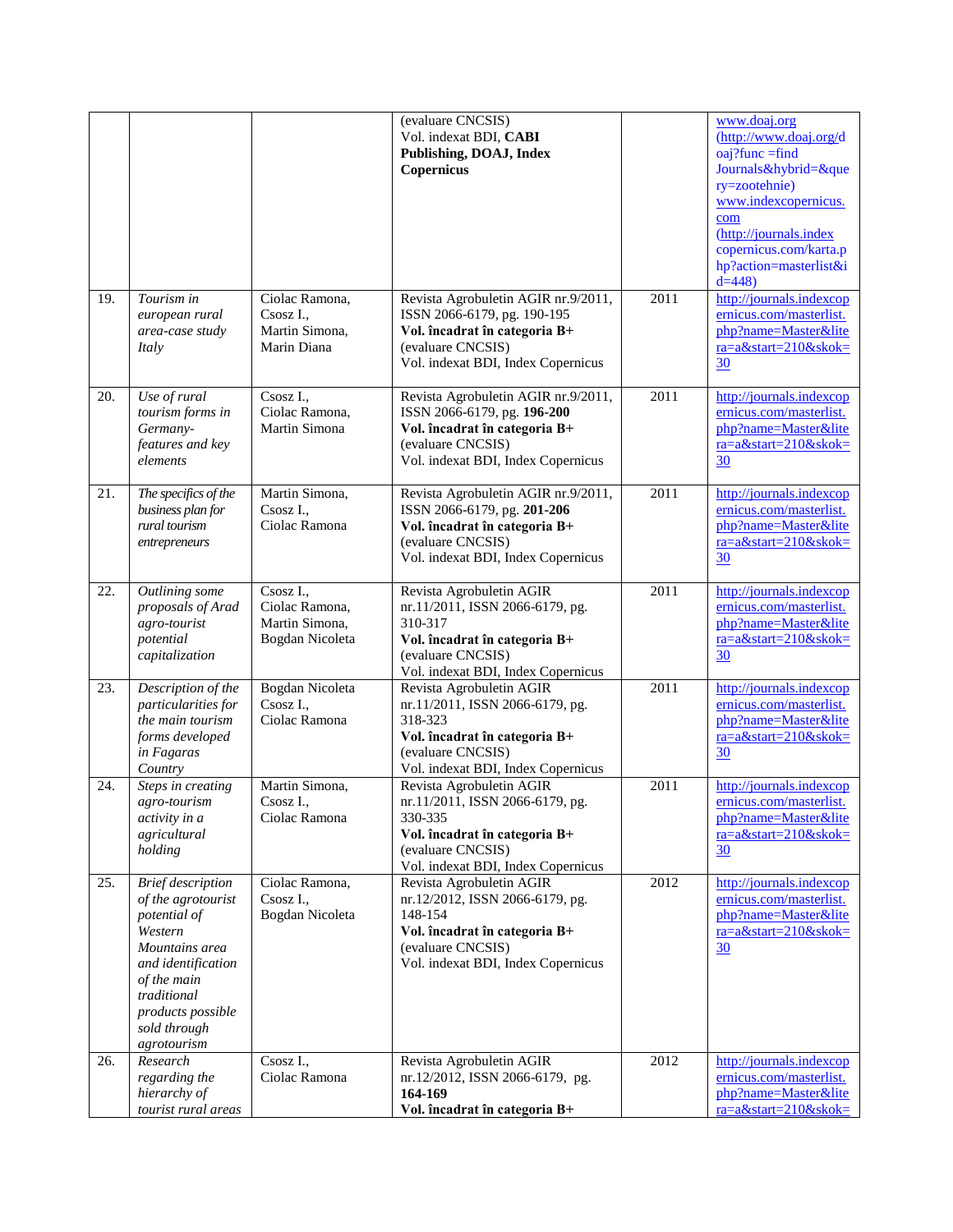|     | from Arad County                                                                                                           |                                                                                                                   | (evaluare CNCSIS)                                                                                                                                                                                                                                                                                                                                                   |      | 30                                                                                                                                                                                                                                                                                                                                                                                                                                  |
|-----|----------------------------------------------------------------------------------------------------------------------------|-------------------------------------------------------------------------------------------------------------------|---------------------------------------------------------------------------------------------------------------------------------------------------------------------------------------------------------------------------------------------------------------------------------------------------------------------------------------------------------------------|------|-------------------------------------------------------------------------------------------------------------------------------------------------------------------------------------------------------------------------------------------------------------------------------------------------------------------------------------------------------------------------------------------------------------------------------------|
| 27. | Development<br>areas of rural<br>tourism in<br>Romania                                                                     | Ciolac Ramona,<br>Csosz I<br>Martin Simona,<br>Marin Diana,<br>Dincu Ana Maria.<br>Ilie Alina,<br>Bogdan Nicoleta | Vol. indexat BDI, Index Copernicus<br>Lucrări Științifice Zootehnie și<br>Biotehnologii (Scientific Papers:<br>Animal Science and<br>Biotechnologies), ISSN 1221-5287,<br>Editura Agroprint Timișoara, vol.45<br>$(1)$ , pag. 435-439<br>Vol. este încadrat în categoria B+<br>(evaluare CNCSIS)<br>Vol. indexat BDI, CABI<br>Publishing, DOAJ, Index<br>Copernicus | 2012 | www.cabi.org<br>(http://www.cabi.org/d<br>efault.aspx?page<br>$=1016$ &site=170&pid<br>$=102$ &xslttab=2&newt<br>itlesonly=0&search=ti<br>misoara)<br>www.doaj.org<br>(http://www.doaj.org/d<br>$oaj?func = find$<br>Journals&hybrid=&que<br>ry=zootehnie)<br>www.indexcopernicus.<br>com<br>(http://journals.index<br>copernicus.com/karta.p<br>hp?action=masterlist&i<br>$d=448$                                                  |
| 28. | Research<br>regarding<br>perspectives of<br>rural tourism<br>development in<br>Arad County                                 | Tucudean Andreea<br>Romana,<br>Csosz I.,<br>Ciolac Ramona,<br>Martin Simona                                       | Lucrări științifice Management<br>Agricol, Seria 1, vol. XIV (4)<br>"Dezvoltarea rurală durabilă",<br>Facultatea de Management Agricol,<br>Timișoara, 20 mai 2012, ISSN 1453-<br>1410, pg. 321-326<br>Vol. încadrat în categoria B+<br>(evaluare CNCSIS)<br>Vol. indexat BDI, DOAJ, Index<br>Copernicus, CABI<br><b>DOAJ</b>                                        | 2012 | - www.doaj.org<br>(http://www.doaj.org/d<br>oaj?<br>func=findJournals&hyb<br>rid=&query=1453-<br>1410<br>Index Copernicus -<br>www.indexcopernicus.<br>com<br>(http://journals.indexco<br>pernicus.com/karta.php<br>?action=masterlist&id=<br>4965)<br>$CABI - www.cabi.org$<br>(http://www.cabi.org/de<br>fault.<br>$aspx?page=1016&site=$<br>170&pid=102&xslttab<br>$=2$ &newtitlesonly=0&s<br>earch=timisoara)                   |
| 29. | Research<br>regarding the<br>current context of<br><b>Rural National</b><br>Development Plan<br>on Vrancea<br>County level | Palade Rodica,<br>Csosz I.,<br>Ciolac Ramona,<br>Martin Simona                                                    | Lucrări științifice Management<br>Agricol, Seria 1, vol. XIV (4)<br>"Dezvoltarea rurală durabilă",<br>Facultatea de Management Agricol,<br>Timișoara, 20 mai 2012, ISSN 1453-<br>1410, pg. 467-472<br>Vol. încadrat în categoria B+<br>(evaluare CNCSIS)<br>Vol. indexat BDI, DOAJ, Index<br>Copernicus, CABI<br><b>DOAJ</b>                                        | 2012 | - www.doaj.org<br>$(\frac{http://www.doaj.org/d}{$<br>$oai$ ?<br>func=findJournals&hyb<br>rid= $&$ query=1453-<br>1410)<br>Index Copernicus -<br>www.indexcopernicus.<br>com<br>(http://journals.indexco<br>pernicus.com/karta.php<br>?action=masterlist&id=<br>4965)<br>$CABI - www.cabi.org$<br>(http://www.cabi.org/de<br>fault.<br>$aspx?page=1016&site=$<br>170&pid=102&xslttab<br>$=2$ &newtitlesonly=0&s<br>earch=timisoara) |
| 30. | Analysis of<br>SAPARD program                                                                                              | Kovaci Artur,<br>Csosz I.,                                                                                        | Lucrări științifice Management<br>Agricol, Seria 1, vol. XIV (4)                                                                                                                                                                                                                                                                                                    | 2012 | - www.doaj.org<br>(http://www.doaj.org/d                                                                                                                                                                                                                                                                                                                                                                                            |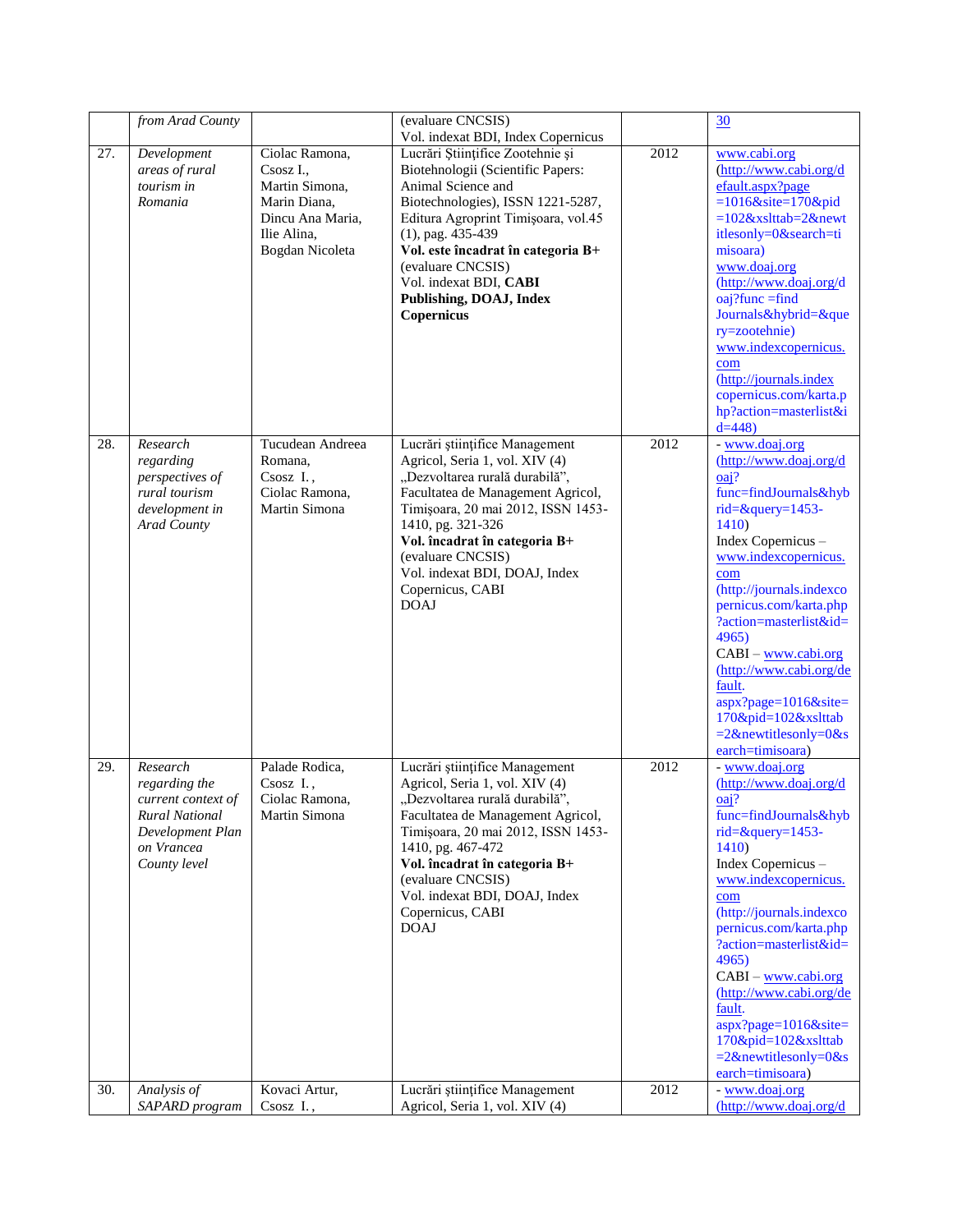|     | each measure, in                 | Ciolac Ramona,                  | "Dezvoltarea rurală durabilă",                                          |      | oai?                                               |
|-----|----------------------------------|---------------------------------|-------------------------------------------------------------------------|------|----------------------------------------------------|
|     | Hunedoara<br>County              | Martin Simona                   | Facultatea de Management Agricol,<br>Timișoara, 20 mai 2012, ISSN 1453- |      | func=findJournals&hyb<br>$rid = \& query = 1453 -$ |
|     |                                  |                                 | 1410, pg. 537-542                                                       |      | <b>1410</b> )                                      |
|     |                                  |                                 | Vol. încadrat în categoria B+                                           |      | Index Copernicus -                                 |
|     |                                  |                                 | (evaluare CNCSIS)                                                       |      | www.indexcopernicus.                               |
|     |                                  |                                 | Vol. indexat BDI, DOAJ, Index                                           |      | com                                                |
|     |                                  |                                 | Copernicus, CABI<br><b>DOAJ</b>                                         |      | (http://journals.indexco<br>pernicus.com/karta.php |
|     |                                  |                                 |                                                                         |      | ?action=masterlist&id=                             |
|     |                                  |                                 |                                                                         |      | 4965                                               |
|     |                                  |                                 |                                                                         |      | $CABI - www.cabi.org$                              |
|     |                                  |                                 |                                                                         |      | (http://www.cabi.org/de<br>fault.                  |
|     |                                  |                                 |                                                                         |      | aspx?page=1016&site=                               |
|     |                                  |                                 |                                                                         |      | 170&pid=102&xslttab                                |
|     |                                  |                                 |                                                                         |      | $=2$ &newtitlesonly=0&s                            |
| 31. | The historical and               | Cseke-Arkosi                    | Lucrări științifice Management                                          | 2012 | earch=timisoara)<br>www.doaj.org                   |
|     | touristic potential              | Katalin.                        | Agricol, Seria 1, vol. XIV (4)                                          |      | (http://www.doaj.org/d                             |
|     | of the Sszejke                   | Csiki, Margit                   | "Dezvoltarea rurală durabilă",                                          |      | oai?                                               |
|     | bathing resort                   | Csösz I.,                       | Facultatea de Management Agricol,                                       |      | func=findJournals&hyb                              |
|     | from Odorheiu<br><b>Secuiesc</b> | Martin Simona,<br>Ciolac Ramona | Timișoara, 20 mai 2012, ISSN 1453-<br>1410, pg. 241-246                 |      | rid=&query=1453-<br>1410)                          |
|     |                                  |                                 | Vol. încadrat în categoria B+                                           |      | Index Copernicus -                                 |
|     |                                  |                                 | (evaluare CNCSIS)                                                       |      | www.indexcopernicus.                               |
|     |                                  |                                 | Vol. indexat BDI, DOAJ, Index                                           |      | com                                                |
|     |                                  |                                 | Copernicus, CABI<br><b>DOAJ</b>                                         |      | (http://journals.indexco<br>pernicus.com/karta.php |
|     |                                  |                                 |                                                                         |      | ?action=masterlist&id=                             |
|     |                                  |                                 |                                                                         |      | 4965)                                              |
|     |                                  |                                 |                                                                         |      | $CABI - www.cabi.org$                              |
|     |                                  |                                 |                                                                         |      | (http://www.cabi.org/de<br>fault.                  |
|     |                                  |                                 |                                                                         |      | aspx?page=1016&site=                               |
|     |                                  |                                 |                                                                         |      | $170\&pid=102\&xsltab$                             |
|     |                                  |                                 |                                                                         |      | $=2$ &newtitlesonly=0&s<br>earch=timisoara)        |
| 32. | Moneasa town,                    | Bocu C.,                        | Lucrări științifice Management                                          | 2012 | www.doaj.org                                       |
|     | between balneary                 | Csösz I.,                       | Agricol, Lucrări științifice                                            |      | $(\frac{http://www.doaj.org/d}{$                   |
|     | and rural tourism                | Ciolac Mariana                  | Management Agricol, Seria 1, vol.                                       |      | oaj?                                               |
|     |                                  | Ramona,<br>Dobra C.I.,          | XIV (4) "Dezvoltarea rurală<br>durabilă", Facultatea de Management      |      | func=findJournals&hyb<br>rid= $&$ query=1453-      |
|     |                                  | Burca C.P.                      | Agricol, Timișoara, 20 mai 2012,                                        |      | 1410)                                              |
|     |                                  |                                 | ISSN 1453-1410, pg. 373-380                                             |      | Index Copernicus -                                 |
|     |                                  |                                 | Vol. încadrat în categoria B+                                           |      | www.indexcopernicus.                               |
|     |                                  |                                 | (evaluare CNCSIS)<br>Vol. indexat BDI, DOAJ, Index                      |      | com<br>(http://journals.indexco                    |
|     |                                  |                                 | Copernicus, CABI                                                        |      | pernicus.com/karta.php                             |
|     |                                  |                                 | <b>DOAJ</b>                                                             |      | ?action=masterlist&id=                             |
|     |                                  |                                 |                                                                         |      | 4965)                                              |
|     |                                  |                                 |                                                                         |      | $CABI$ – www.cabi.org<br>(http://www.cabi.org/de   |
|     |                                  |                                 |                                                                         |      | fault.                                             |
|     |                                  |                                 |                                                                         |      | aspx?page=1016&site=                               |
|     |                                  |                                 |                                                                         |      | $170\&pid=102\&xslttab$                            |
|     |                                  |                                 |                                                                         |      | $=2$ &newtitlesonly=0&s<br>earch=timisoara)        |
| 33. | The inclusion in                 | Burca C.P.,                     | Lucrări științifice Management                                          | 2012 | www.doaj.org                                       |
|     | the touristic                    | Csösz I.,                       | Agricol, Seria 1, vol. XIV (4)                                          |      | $(\frac{http://www.doaj.org/d}{$                   |
|     | circuit of Arad                  | Martin Simona                   | "Dezvoltarea rurală durabilă",                                          |      | oai?                                               |
|     | county of natural                | Cristina,                       | Facultatea de Management Agricol,                                       |      | func=findJournals&hyb                              |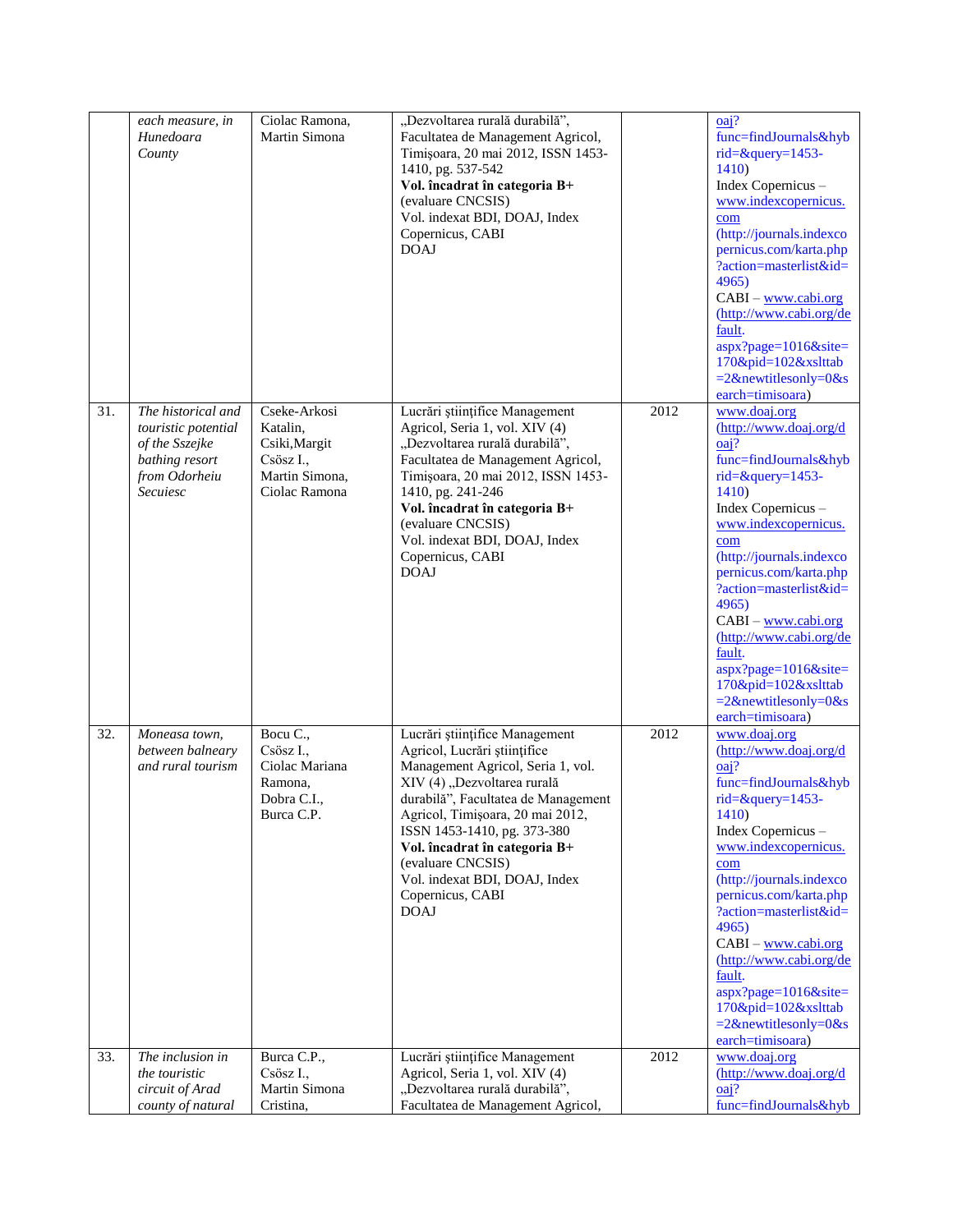|                   | reservations and<br>parks to develop<br>the rural tourism                                                                                                               | Gabor D.I.,<br>Ciolac Ramona<br>Mariana                                                                               | Timișoara, 20 mai 2012, ISSN 1453-<br>1410, pg. 381-388<br>Vol. încadrat în categoria B+<br>(evaluare CNCSIS)<br>Vol. indexat BDI, DOAJ, Index<br>Copernicus, CABI<br><b>DOAJ</b>                                                                                                                                            |      | rid=&query=1453-<br>1410<br>Index Copernicus -<br>www.indexcopernicus.<br>com<br>(http://journals.indexco<br>pernicus.com/karta.php<br>?action=masterlist&id=<br>4965)<br>$CABI - www.cabi.org$<br>(http://www.cabi.org/de<br>fault.<br>aspx?page=1016&site=<br>170&pid=102&xslttab<br>$=2$ &newtitlesonly=0&s<br>earch=timisoara)                                                                                              |
|-------------------|-------------------------------------------------------------------------------------------------------------------------------------------------------------------------|-----------------------------------------------------------------------------------------------------------------------|------------------------------------------------------------------------------------------------------------------------------------------------------------------------------------------------------------------------------------------------------------------------------------------------------------------------------|------|---------------------------------------------------------------------------------------------------------------------------------------------------------------------------------------------------------------------------------------------------------------------------------------------------------------------------------------------------------------------------------------------------------------------------------|
| 34.               | The fortified<br>churches in Sibiu<br>$Country-$<br>promoter of rural<br>tourism<br>and agrotourism<br>development                                                      | Gabor D.I.,<br>Csösz I.,<br>Martin Simona<br>Cristina,<br>Bocu C.,<br>Ciolac Ramona<br>Mariana                        | Lucrări științifice Management<br>Agricol, Seria 1, vol. XIV (4)<br>"Dezvoltarea rurală durabilă",<br>Facultatea de Management Agricol,<br>Timișoara, 20 mai 2012, ISSN 1453-<br>1410, pg. 397-404<br>Vol. încadrat în categoria B+<br>(evaluare CNCSIS)<br>Vol. indexat BDI, DOAJ, Index<br>Copernicus, CABI<br><b>DOAJ</b> | 2012 | - www.doaj.org<br>(http://www.doaj.org/d<br>$oa1$ ?<br>func=findJournals&hyb<br>$rid = \& query = 1453 -$<br>1410<br>Index Copernicus -<br>www.indexcopernicus.<br>com<br>(http://journals.indexco<br>pernicus.com/karta.php<br>?action=masterlist&id=<br>4965)<br>CABI - www.cabi.org<br>(http://www.cabi.org/de<br>fault.<br>$aspx?page=1016&site=$<br>$170\&pid=102\&xslttab$<br>$=2$ &newtitlesonly=0&s<br>earch=timisoara) |
| $\overline{35}$ . | Presentation of<br>traditional<br>products what<br>currently<br>constitutes<br>"Western<br>Mountains" agro<br>tourist brand and<br>pointing of some<br>development ways | Ciolac Ramona,<br>Csosz I.,<br>Martin Simona,<br>Marin Diana,<br>Dincu Ana Mariana,<br>Rujescu Ciprian, Ilie<br>Alina | Revista Agrobuletin AGIR<br>nr.13/2012, ISSN 2066-6179, pg. 61-<br>69<br>Vol. încadrat în categoria B+<br>(evaluare CNCSIS)<br>Vol. indexat BDI, Index Copernicus                                                                                                                                                            | 2012 | http://journals.indexcop<br>ernicus.com/masterlist.<br>php?name=Master&lite<br>ra=a&start=210&skok=<br>30                                                                                                                                                                                                                                                                                                                       |
| 36.               | Analysis of rural<br>tourism<br>contribution to<br>rural area<br>development by<br>dimensions                                                                           | Martin Simona,<br>Csosz I.,<br>Ramona Ciolac                                                                          | Revista Agrobuletin AGIR<br>nr.13/2012, ISSN 2066-6179, pg. 93-<br>96<br>Vol. încadrat în categoria B+<br>(evaluare CNCSIS)<br>Vol. indexat BDI, Index Copernicus                                                                                                                                                            | 2012 | http://journals.indexcop<br>ernicus.com/masterlist.<br>php?name=Master&lite<br>ra=a&start=210&skok=<br>30                                                                                                                                                                                                                                                                                                                       |
| 37.               | <b>Brief</b> description<br>of the European<br>programmes<br>of rural<br>development<br>funding (2007-<br>2013 period)                                                  | Terme-Haş Laura<br>Flavia,<br>Csosz I.,<br>Ciolac Ramona,<br>Guleș Ovidiu Ioan                                        | Revista Agrobuletin AGIR<br>nr.13/2012, ISSN 2066-6179, pg. 85-<br>92<br>Vol. încadrat în categoria B+<br>(evaluare CNCSIS)<br>Vol. indexat BDI, Index Copernicus                                                                                                                                                            | 2012 | http://journals.indexcop<br>ernicus.com/masterlist.<br>php?name=Master&lite<br>ra=a&start=210&skok=<br>30                                                                                                                                                                                                                                                                                                                       |
| 38.               | Sectorial<br>characterization                                                                                                                                           | Palade Rodica,<br>Csosz I.,                                                                                           | Revista Agrobuletin AGIR<br>nr.13/2012, ISSN 2066-6179, pg.                                                                                                                                                                                                                                                                  | 2012 | http://journals.indexcop<br>ernicus.com/masterlist.                                                                                                                                                                                                                                                                                                                                                                             |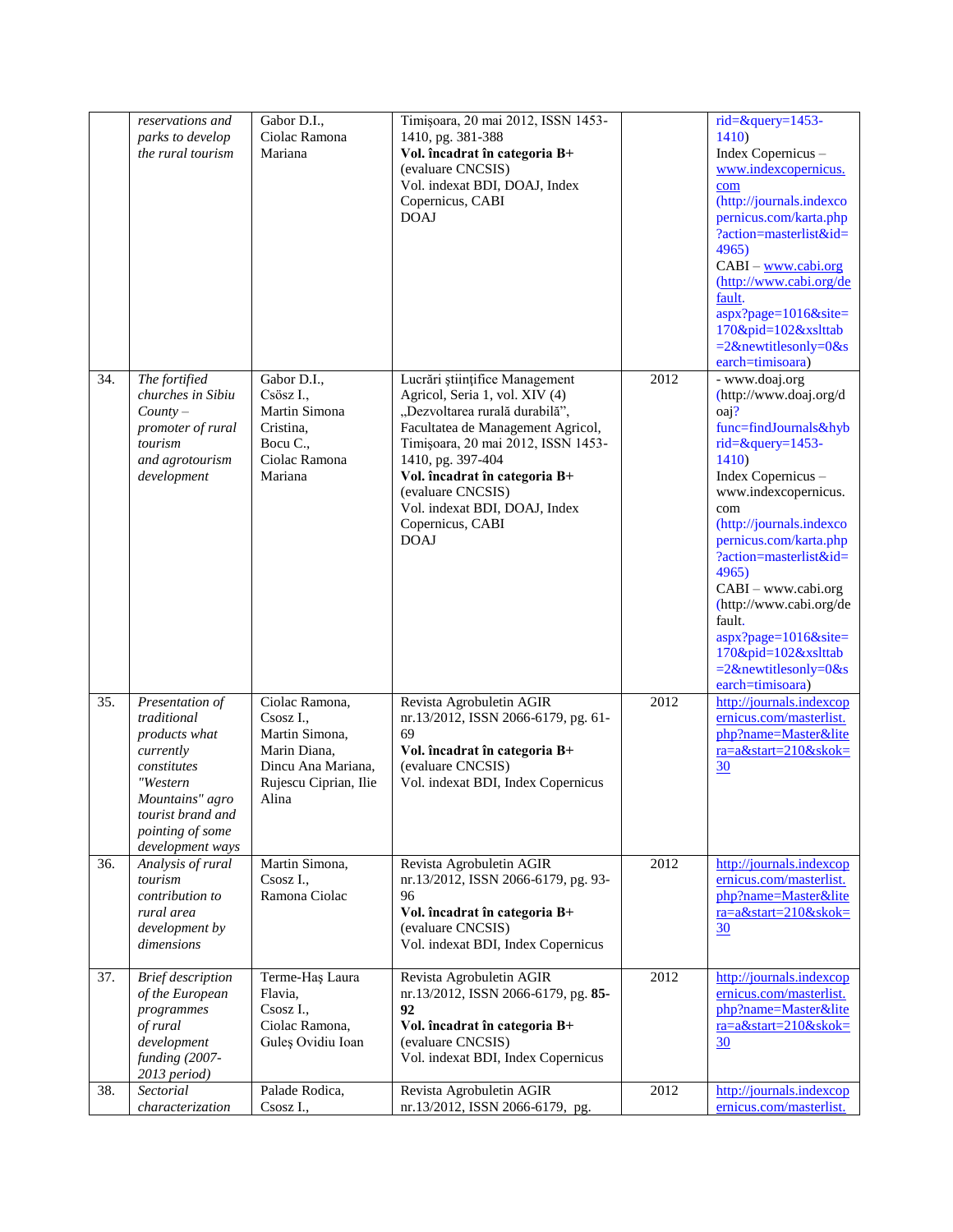|     | of rural area of<br>vrancea county                                                                                                                 | Ciolac Ramona,<br>Simona Martin,<br>Terme-Haș Laura<br>Flavia                                                                                  | 70-78<br>Vol. încadrat în categoria B+<br>(evaluare CNCSIS)<br>Vol. indexat BDI, Index Copernicus                                                                                                                                                          |      | php?name=Master&lite<br>$ra = a$ &start=210&skok=<br>30                                                                                                                                                                                                                                                                                                                                                                                                                                                                                                                                                                                                                                                          |
|-----|----------------------------------------------------------------------------------------------------------------------------------------------------|------------------------------------------------------------------------------------------------------------------------------------------------|------------------------------------------------------------------------------------------------------------------------------------------------------------------------------------------------------------------------------------------------------------|------|------------------------------------------------------------------------------------------------------------------------------------------------------------------------------------------------------------------------------------------------------------------------------------------------------------------------------------------------------------------------------------------------------------------------------------------------------------------------------------------------------------------------------------------------------------------------------------------------------------------------------------------------------------------------------------------------------------------|
| 39. | Short approach of<br>organic<br>agriculture issue                                                                                                  | Guleș Ovidiu Ioan,<br>Csosz I.,<br>Ciolac Ramona,<br>Terme-Haș Laura<br>Flavia                                                                 | Revista Agrobuletin AGIR<br>nr.13/2012, ISSN 2066-6179, pg. 97-<br>100<br>Vol. încadrat în categoria B+<br>(evaluare CNCSIS)<br>Vol. indexat BDI, Index Copernicus                                                                                         | 2012 | http://journals.indexcop<br>ernicus.com/masterlist.<br>php?name=Master&lite<br>ra=a&start=210&skok=<br>30                                                                                                                                                                                                                                                                                                                                                                                                                                                                                                                                                                                                        |
| 40. | Projection of<br>measures and<br>priorities plan for<br>rural tourism of<br>Arad County<br>development<br>adapted to<br>European Union<br>requires | Tucudean Andreea<br>Romana,<br>Csosz I.,<br>Ciolac Ramona<br>Terme-Haș Laura<br>Flavia                                                         | Revista Agrobuletin AGIR<br>nr.14/2012, ISSN 2066-6179, pg. 78-<br>83<br>Vol. încadrat în categoria B+<br>(evaluare CNCSIS)<br>Vol. indexat BDI, Index Copernicus                                                                                          | 2012 | http://journals.indexcop<br>ernicus.com/masterlist.<br>php?name=Master&lite<br>ra=a&start=210&skok=<br>30                                                                                                                                                                                                                                                                                                                                                                                                                                                                                                                                                                                                        |
| 41. | Research<br>regarding the<br>characteristics of<br>quality for food<br>and differentiation<br>elements of food<br>pyramid                          | Nicoară Flavius<br>Csosz I.,<br>Ciolac Ramona<br>Martin Simona                                                                                 | Revista Agrobuletin AGIR<br>nr.14/2012, ISSN 2066-6179, pg.<br>143-148<br>Vol. încadrat în categoria B+<br>(evaluare CNCSIS)<br>Vol. indexat BDI, Index Copernicus                                                                                         | 2012 | http://journals.indexcop<br>ernicus.com/masterlist.<br>php?name=Master&lite<br>ra=a&start=210&skok=<br>30                                                                                                                                                                                                                                                                                                                                                                                                                                                                                                                                                                                                        |
| 42. | <b>EAFRD</b> project<br>analisys-Axis 1 in<br>Timis County by<br>the end of 2012                                                                   | S.Milin,<br>Anda Milin,<br>I.Fruja,<br>Iuliana Merce,<br>Ramona Ciolac,<br>I.Csosz                                                             | Revista Agrobuletin AGIR<br>nr.15/2013, ISSN 2066-6179, pg.<br>169-178<br>Vol. încadrat în categoria B+<br>(evaluare CNCSIS)<br>Vol. indexat BDI, Index Copernicus                                                                                         | 2013 | http://journals.indexcop<br>ernicus.com/masterlist.<br>php?name=Master&lite<br>ra=a&start=210&skok=<br>30                                                                                                                                                                                                                                                                                                                                                                                                                                                                                                                                                                                                        |
| 43. | Research<br>regarding agro-<br>tourism stage in<br>Apuseni<br>Mountains area<br>and capitalize of<br>traditional<br>products through<br>this       | Ramona Ciolac, Ioan<br>Csosz, Cornelia<br>Petroman,<br>Ioan Petroman,<br>Tiberiu Iancu,<br>Simona Martin,<br>Diana Marin,<br>Ana-Mariana Dincu | Lucrări Științifice Zootehnie și<br>Biotehnologii (Scientific Papers:<br>Animal Science and<br>Biotechnologies), ISSN 1221-5287,<br>Editura Agroprint Timișoara, vol.46<br>$(1)$ , pag. 366-371<br>Vol. este încadrat în categoria B+<br>(evaluare CNCSIS) | 2013 | Vol. indexat BDI,<br><b>CAB</b> Abstracts,<br>http://www.cabi.org/de<br>fault.aspx?page=1016<br>$&$ site=170&pid=125&<br>xslttab=2&newtitleson<br>ly=0&letter=L<br><b>CABI Full Text,</b><br>http://www.cabi.org/de<br>fault.aspx?site=170&p<br>age=1016&pid=2227<br><b>Index Copernicus,</b><br>http://www.journals.in<br>dexcopernicus.com/pa<br>ssport.php?action=mas<br>terlist&id=4480<br>Directory of Open<br><b>Access Journals,</b><br>http://www.doaj.org/d<br>oaj?func=openurl&iss<br>$n=18419364$ &genre=j<br>ournal<br><b>Ulrich's Periodicals</b><br>Directory,<br>http://ulrichsweb.serial<br>ssolutions.com/login<br><b>EBSCO</b><br>http://www.ebscohost.c<br>om/titleLists/a9h-<br>journals.pdf |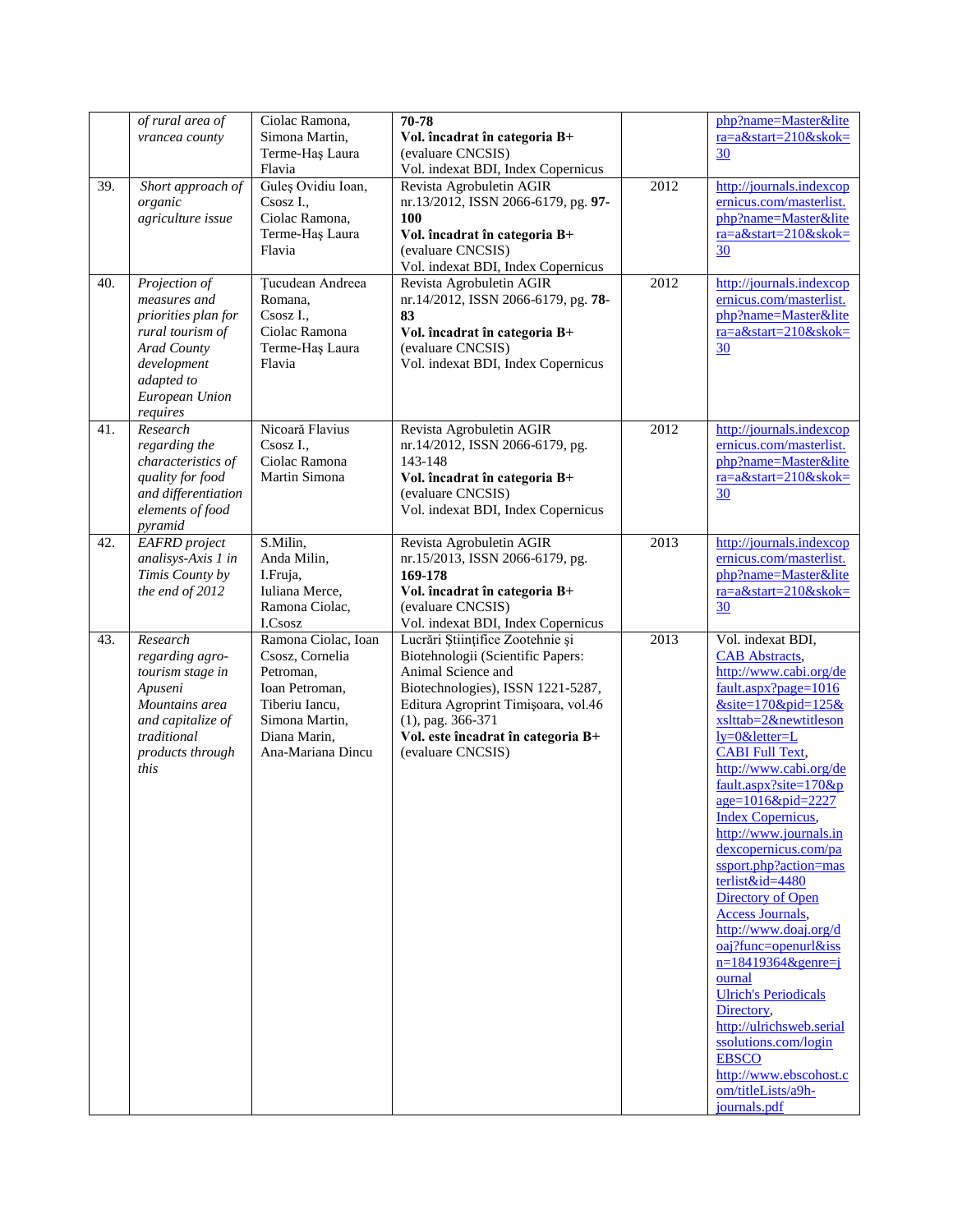| 44. | Public-private<br>partnerships on<br>rural tourism field<br>in Europe an<br>innovation for<br>rural<br>development-<br>achievements and<br>proposals | Ramona Ciolac,<br>Ioan Csosz,<br>Cornelia Petroman,<br>Ioan Petroman,<br>Diana Marin,<br>Ana-Mariana Dincu,<br>Ciprian Rujescu,<br>Sorin Stanciu | Lucrări Științifice Zootehnie și<br>Biotehnologii (Scientific Papers:<br>Animal Science and<br>Biotechnologies), ISSN 1221-5287,<br>Editura Agroprint Timișoara, vol.46<br>(2), pag. 387-392<br>Vol. este încadrat în categoria B+<br>(evaluare CNCSIS) | 2013 | Vol. indexat BDI,<br><b>CAB</b> Abstracts,<br>http://www.cabi.org/de<br>$fault. aspx? page=1016$<br>$&$ site=170 $&$ pid=125 $&$<br>xslttab=2&newtitleson<br>ly=0&letter=L<br><b>CABI Full Text,</b><br>http://www.cabi.org/de<br>fault.aspx?site= $170$ &p<br>$age=1016\&pid=2227$<br><b>Index Copernicus,</b><br>http://www.journals.in<br>dexcopernicus.com/pa<br>ssport.php?action=mas<br>terlist&id=4480<br>Directory of Open<br><b>Access Journals,</b><br>http://www.doaj.org/d<br>$oaj?func=openurl&iss$<br>$n=18419364$ &genre=j                                                                                                                                                                     |
|-----|------------------------------------------------------------------------------------------------------------------------------------------------------|--------------------------------------------------------------------------------------------------------------------------------------------------|---------------------------------------------------------------------------------------------------------------------------------------------------------------------------------------------------------------------------------------------------------|------|---------------------------------------------------------------------------------------------------------------------------------------------------------------------------------------------------------------------------------------------------------------------------------------------------------------------------------------------------------------------------------------------------------------------------------------------------------------------------------------------------------------------------------------------------------------------------------------------------------------------------------------------------------------------------------------------------------------|
| 45. |                                                                                                                                                      | Simona Cristina                                                                                                                                  | Lucrări Științifice Zootehnie și                                                                                                                                                                                                                        | 2013 | ournal<br><b>Ulrich's Periodicals</b><br>Directory,<br>http://ulrichsweb.serial<br>ssolutions.com/login<br><b>EBSCO</b><br>http://www.ebscohost.c<br>om/titleLists/a9h-<br>journals.pdf<br>Vol. indexat BDI,                                                                                                                                                                                                                                                                                                                                                                                                                                                                                                  |
|     | <b>Factors</b> promoting<br>tourism services<br>and their<br>development                                                                             | Martin,<br>Ioan Csösz, Ramona<br>Ciolac, Oana<br>Ianoșevici, Oana<br>Murg                                                                        | Biotehnologii (Scientific Papers:<br>Animal Science and<br>Biotechnologies), ISSN 1221-5287,<br>Editura Agroprint Timișoara, vol.46<br>(2), pag. 399-404<br>Vol. este încadrat în categoria B+<br>(evaluare CNCSIS)                                     |      | <b>CAB</b> Abstracts,<br>http://www.cabi.org/de<br>$fault. aspx? page=1016$<br>$&$ site=170 $&$ pid=125 $&$<br>xslttab=2&newtitleson<br>$ly=0$ &letter=L<br><b>CABI Full Text,</b><br>http://www.cabi.org/de<br>fault.aspx?site= $170$ &p<br>age=1016&pid=2227<br><b>Index Copernicus,</b><br>http://www.journals.in<br>dexcopernicus.com/pa<br>ssport.php?action=mas<br>terlist&id=4480<br>Directory of Open<br><b>Access Journals,</b><br>http://www.doaj.org/d<br>oaj?func=openurl&iss<br>$n=18419364$ &genre=j<br>ournal<br><b>Ulrich's Periodicals</b><br>Directory,<br>http://ulrichsweb.serial<br>ssolutions.com/login<br><b>EBSCO</b><br>http://www.ebscohost.c<br>om/titleLists/a9h-<br>journals.pdf |
| 46. | Agro-tourism and<br>the farm products                                                                                                                | Ramona Ciolac,<br>I. Csosz,                                                                                                                      | Lucrări științifice Management<br>Agricol, Seria 1, vol. XV (4)                                                                                                                                                                                         | 2013 | Vol. indexat BDI,<br>Open Access Journals                                                                                                                                                                                                                                                                                                                                                                                                                                                                                                                                                                                                                                                                     |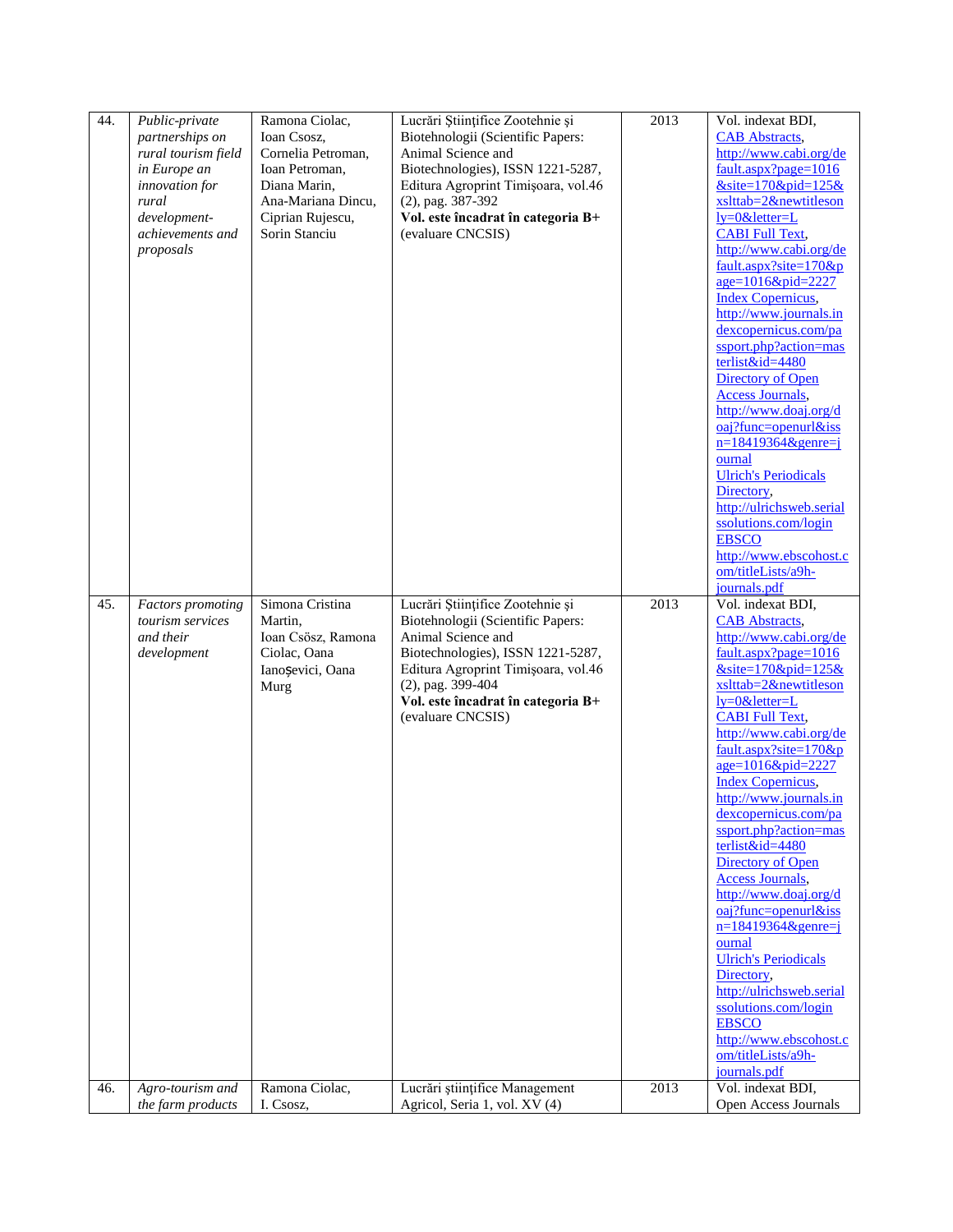|     | exploited through<br>its in the Alps<br>Mountains-case<br>study Trento<br>Province, Italy | Cornelia Petroman,<br>I. Petroman,<br>Diana Marin,<br>Ana-Mariana Dincu,<br>C. Rujescu,                                                    | "Dezvoltarea rurală durabilă",<br>Facultatea de Management Agricol,<br>Timișoara, 20 mai 2013, ISSN 1453-<br>1410, pg. 171-174<br>Vol. încadrat în categoria B+<br>(evaluare CNCSIS)                                                                    |                   | (DOAJ),<br>http://www.doaj.org/do<br>aj?func=openurl&issn=<br>$14531410$ &genre=jour<br>nal<br>EBSCO,<br>http://www.ebscohost.c<br>om/api/url_lookup/1/14<br>4/redirect?marketID=1<br>$&$ topicID=144<br>CABI full text,<br>- www.cabi.org<br>(http://www.cabi.org/de<br>fault.<br>aspx?page=1016&site=<br>170&pid=102&xslttab<br>$=2$ &newtitlesonly=0&s<br>earch=timisoara)<br><b>Index Copernicus</b><br>www.indexcopernicus.<br>com<br>(http://journals.indexco<br>pernicus.com/karta.php<br>?action=masterlist&id=<br>4965,                                                       |
|-----|-------------------------------------------------------------------------------------------|--------------------------------------------------------------------------------------------------------------------------------------------|---------------------------------------------------------------------------------------------------------------------------------------------------------------------------------------------------------------------------------------------------------|-------------------|----------------------------------------------------------------------------------------------------------------------------------------------------------------------------------------------------------------------------------------------------------------------------------------------------------------------------------------------------------------------------------------------------------------------------------------------------------------------------------------------------------------------------------------------------------------------------------------|
| 47. | Highlith the main<br>disparities of<br>Apuseni<br>Mountains area                          | Ramona Ciolac,<br>I. Csosz,<br>Cornelia Petroman,<br>I. Petroman,<br>Tiberiu Iancu,<br>Simona Martin,<br>Diana Marin,<br>Ana-Mariana Dincu | Lucrări științifice Management<br>Agricol, Seria 1, vol. XV (4)<br>"Dezvoltarea rurală durabilă",<br>Facultatea de Management Agricol,<br>Timișoara, 20 mai 2013, ISSN 1453-<br>1410, pg. 175-178<br>Vol. încadrat în categoria B+<br>(evaluare CNCSIS) | $\overline{2013}$ | Vol. indexat BDI,<br>Open Access Journals<br>(DOAJ),<br>http://www.doaj.org/do<br>$ai?$ func=openurl&issn=<br>14531410&genre=jour<br>nal<br>EBSCO.<br>http://www.ebscohost.c<br>$om/api/url_$ lookup/ $1/14$<br>4/redirect?marketID=1<br>$&$ topicID=144<br>CABI full text,<br>- www.cabi.org<br>(http://www.cabi.org/de<br>fault.<br>$aspx?page=1016&site=$<br>170&pid=102&xslttab<br>$=2$ &newtitlesonly=0&s<br>earch=timisoara)<br><b>Index Copernicus</b><br>www.indexcopernicus.<br>com<br>(http://journals.indexco<br>pernicus.com/karta.php<br>?action=masterlist&id=<br>4965), |
| 48. | The importance of<br>fortified churches<br>in villages<br>typology of sibiu               | Gabor Doru Iliuță,<br>Csösz Ioan,<br>Martin Simona<br>Cristina.<br>Ciolac Ramona,<br>Popescu Gabriela                                      | Lucrări științifice Management<br>Agricol, Seria 1, vol. XV (4)<br>"Dezvoltarea rurală durabilă",<br>Facultatea de Management Agricol,<br>Timișoara, 20 mai 2013, ISSN 1453-<br>1410, pg. 276-279<br>Vol. încadrat în categoria B+<br>(evaluare CNCSIS) | 2013              | Vol. indexat BDI,<br>Open Access Journals<br>(DOAJ),<br>http://www.doaj.org/do<br>aj?func=openurl&issn=<br>$14531410$ &genre=jour<br>nal<br>EBSCO,<br>http://www.ebscohost.c<br>om/api/url_lookup/1/14                                                                                                                                                                                                                                                                                                                                                                                 |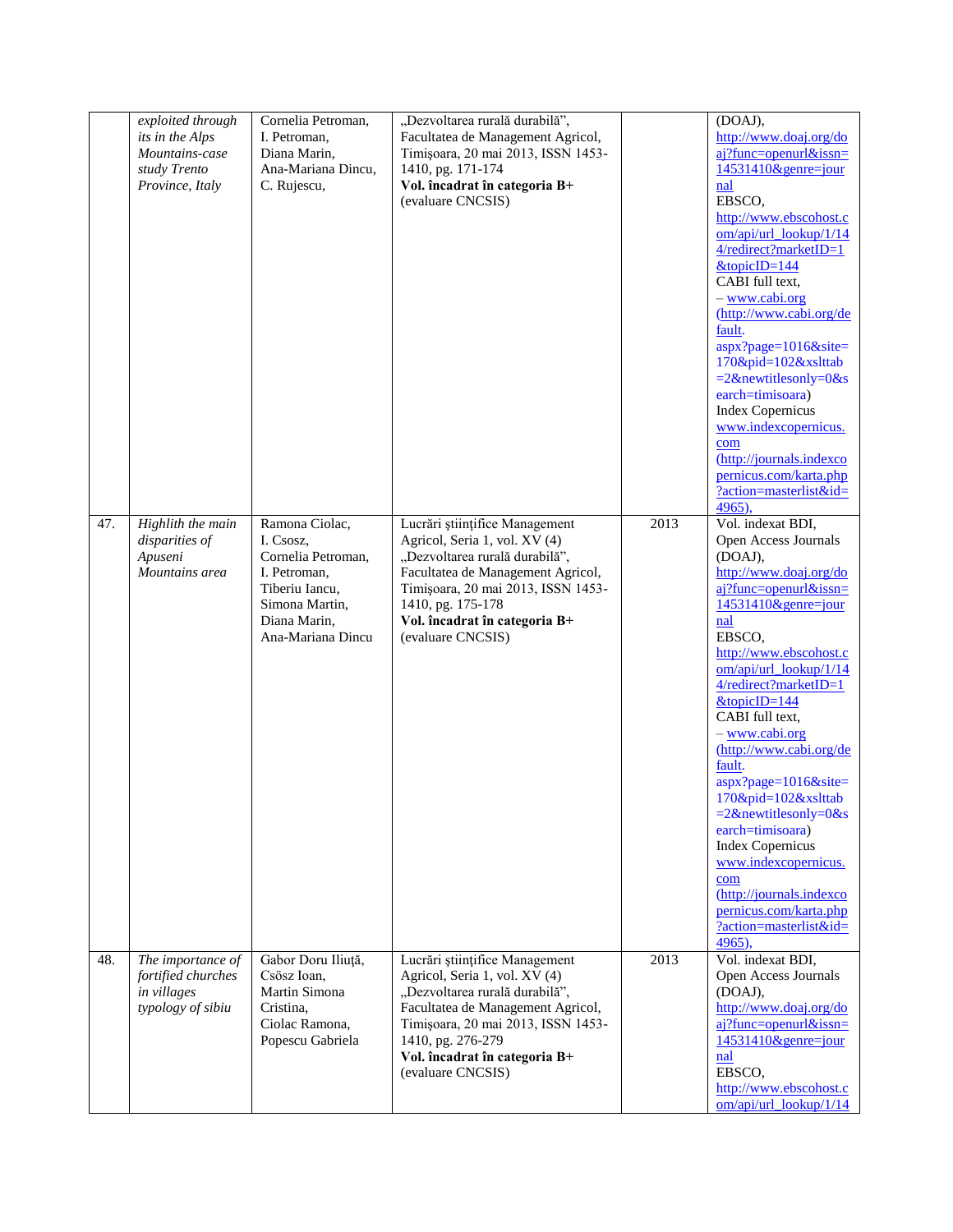|     |                                                  |                                                                                                                            |                                                                                                                                                                                                                                                         |      | 4/redirect?marketID=1<br>$&$ topicID=144<br>CABI full text,<br>- www.cabi.org<br>(http://www.cabi.org/de<br>fault.<br>$aspx?page=1016&site=$<br>170&pid=102&xslttab<br>$=2$ &newtitlesonly=0&s<br>earch=timisoara)<br><b>Index Copernicus</b><br>www.indexcopernicus.<br>com<br>(http://journals.indexco<br>pernicus.com/karta.php<br>?action=masterlist&id=<br>4965),                                                                                                                                                                                                      |
|-----|--------------------------------------------------|----------------------------------------------------------------------------------------------------------------------------|---------------------------------------------------------------------------------------------------------------------------------------------------------------------------------------------------------------------------------------------------------|------|-----------------------------------------------------------------------------------------------------------------------------------------------------------------------------------------------------------------------------------------------------------------------------------------------------------------------------------------------------------------------------------------------------------------------------------------------------------------------------------------------------------------------------------------------------------------------------|
| 49. | Spa tourism - a<br>major component<br>of tourism | Bocu Ciprian,<br>Csösz Ioan,<br>Martin Simona<br>Cristina.<br>Ciolac Ramona                                                | Lucrări științifice Management<br>Agricol, Seria 1, vol. XV (4)<br>"Dezvoltarea rurală durabilă",<br>Facultatea de Management Agricol,<br>Timișoara, 20 mai 2013, ISSN 1453-<br>1410, pg. 280-283<br>Vol. încadrat în categoria B+<br>(evaluare CNCSIS) | 2013 | Vol. indexat BDI,<br>Open Access Journals<br>(DOAJ),<br>http://www.doaj.org/do<br>aj?func=openurl&issn=<br>14531410&genre=jour<br>nal<br>EBSCO,<br>http://www.ebscohost.c<br>om/api/url_lookup/1/14<br>4/redirect?marketID=1<br>$&$ topicID=144<br>CABI full text,<br>- www.cabi.org<br>(http://www.cabi.org/de<br>fault.<br>aspx?page=1016&site=<br>170&pid=102&xslttab<br>$=2$ &newtitlesonly=0&s<br>earch=timisoara)<br><b>Index Copernicus</b><br>www.indexcopernicus.<br>com<br>(http://journals.indexco<br>pernicus.com/karta.php<br>?action=masterlist&id=<br>4965), |
| 50. | Protected area of<br>Arad County                 | Ciprian Petru Burca,<br>Ioan Csosz, Simona<br>Cristina Martin, Oana<br>Ianosevici, Gabriela<br>Popescu, Ciprian<br>Rujescu | Lucrări științifice Management<br>Agricol, Seria 1, vol. XV (4)<br>"Dezvoltarea rurală durabilă",<br>Facultatea de Management Agricol,<br>Timișoara, 20 mai 2013, ISSN 1453-<br>1410, pg. 255-258                                                       | 2013 | Vol. indexat BDI,<br>Open Access Journals<br>(DOAJ),<br>http://www.doaj.org/do<br>aj?func=openurl&issn=<br>$14531410$ &genre=jour<br>nal<br>EBSCO,<br>http://www.ebscohost.c<br>om/api/url_lookup/1/14<br>4/redirect?marketID=1<br>$&$ topicID=144<br>CABI full text,<br>- www.cabi.org<br>(http://www.cabi.org/de<br>fault.<br>aspx?page=1016&site=<br>170&pid=102&xslttab                                                                                                                                                                                                 |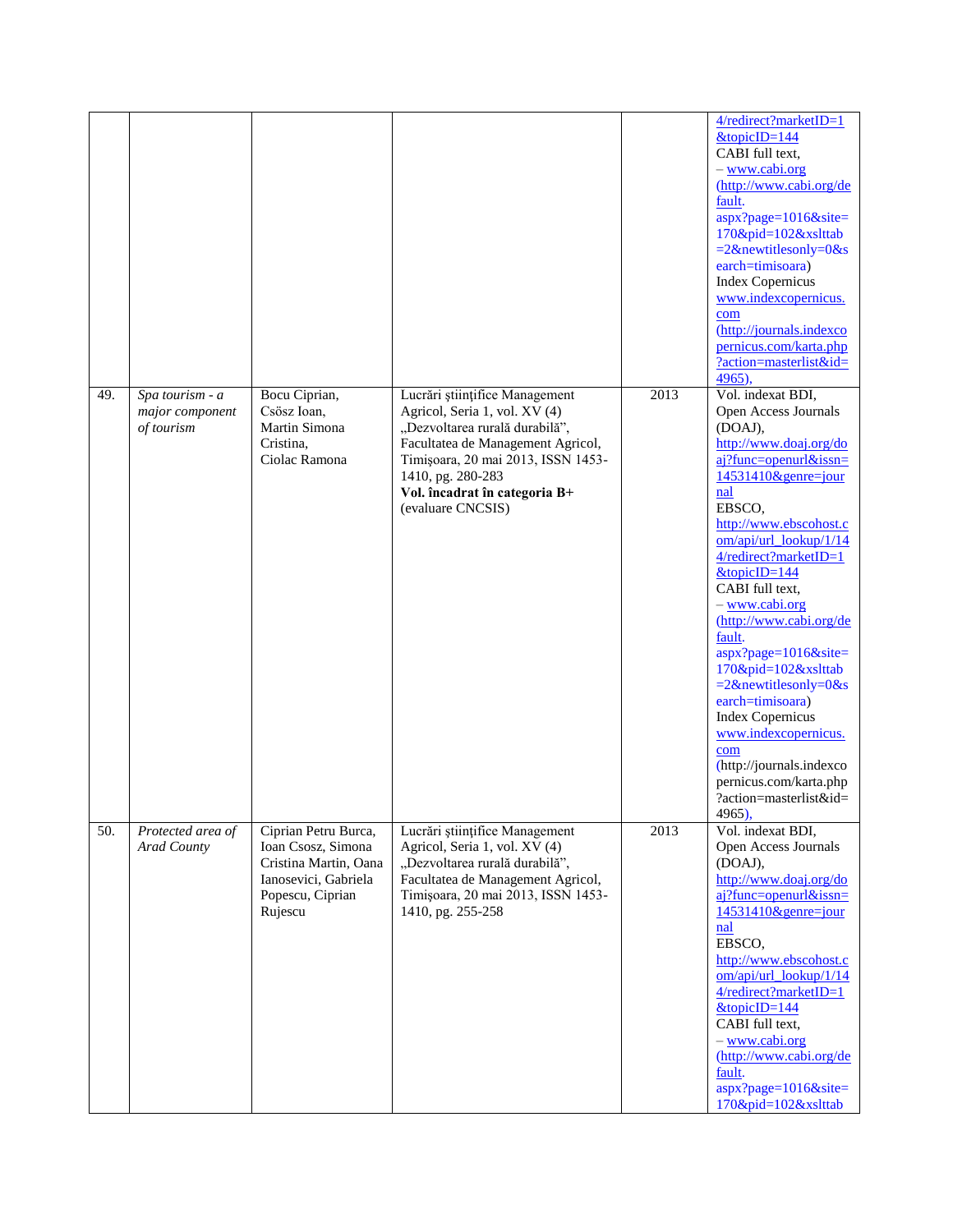|     |                              |                              |                                                                         |      | $=2$ &newtitlesonly=0&s                              |
|-----|------------------------------|------------------------------|-------------------------------------------------------------------------|------|------------------------------------------------------|
|     |                              |                              |                                                                         |      | earch=timisoara)                                     |
|     |                              |                              |                                                                         |      | <b>Index Copernicus</b>                              |
|     |                              |                              |                                                                         |      | www.indexcopernicus.<br>com                          |
|     |                              |                              |                                                                         |      | (http://journals.indexco                             |
|     |                              |                              |                                                                         |      | pernicus.com/karta.php                               |
|     |                              |                              |                                                                         |      | ?action=masterlist&id=                               |
|     |                              |                              |                                                                         |      | 4965),                                               |
| 51. | Possibilities for            | Doru Iliuta Gabor,           | Lucrări științifice Management                                          | 2013 | Vol. indexat BDI,                                    |
|     | rural tourism                | Ioan Csosz, Simona           | Agricol, Seria 1, vol. XV (4)                                           |      | Open Access Journals                                 |
|     | development                  | Cristina Martin, Oana        | "Dezvoltarea rurală durabilă",                                          |      | (DOAJ),                                              |
|     | around fortified<br>churches | Ianosivici, Iasmina<br>Iosim | Facultatea de Management Agricol,<br>Timișoara, 20 mai 2013, ISSN 1453- |      | http://www.doaj.org/do<br>$ai?$ func=openurl&issn=   |
|     |                              |                              | 1410, pg. 259-262                                                       |      | $14531410$ &genre=jour                               |
|     |                              |                              |                                                                         |      | nal                                                  |
|     |                              |                              |                                                                         |      | EBSCO,                                               |
|     |                              |                              |                                                                         |      | http://www.ebscohost.c                               |
|     |                              |                              |                                                                         |      | om/api/url_lookup/1/14                               |
|     |                              |                              |                                                                         |      | 4/redirect?marketID=1<br>&topicID=144                |
|     |                              |                              |                                                                         |      | CABI full text,                                      |
|     |                              |                              |                                                                         |      | - www.cabi.org                                       |
|     |                              |                              |                                                                         |      | (http://www.cabi.org/de                              |
|     |                              |                              |                                                                         |      | fault.                                               |
|     |                              |                              |                                                                         |      | aspx?page=1016&site=                                 |
|     |                              |                              |                                                                         |      | 170&pid=102&xslttab<br>$=2\&$ newtitlesonly=0 $\&$ s |
|     |                              |                              |                                                                         |      | earch=timisoara)                                     |
|     |                              |                              |                                                                         |      | <b>Index Copernicus</b>                              |
|     |                              |                              |                                                                         |      | www.indexcopernicus.                                 |
|     |                              |                              |                                                                         |      | com                                                  |
|     |                              |                              |                                                                         |      | (http://journals.indexco                             |
|     |                              |                              |                                                                         |      | pernicus.com/karta.php<br>?action=masterlist&id=     |
|     |                              |                              |                                                                         |      | 4965),                                               |
| 52. | The role of                  | Bianca-Alina Radac,          | Lucrări științifice Management                                          | 2013 | Vol. indexat BDI,                                    |
|     | tourism agents in            | Ioan Cszos, Iuliana          | Agricol, Seria 1, vol. XV (4)                                           |      | Open Access Journals                                 |
|     | promoting rural              | Ioana Merce, Ioana           | "Dezvoltarea rurală durabilă",                                          |      | (DOAJ),                                              |
|     | tourism                      | Anda Milin, Raluca           | Facultatea de Management Agricol,                                       |      | http://www.doaj.org/do                               |
|     |                              | Zamfir, József<br>Horváth    | Timișoara, 20 mai 2013, ISSN 1453-<br>1410, pg. 263-266                 |      | aj?func=openurl&issn=<br>14531410&genre=jour         |
|     |                              |                              |                                                                         |      | nal                                                  |
|     |                              |                              |                                                                         |      | EBSCO,                                               |
|     |                              |                              |                                                                         |      | http://www.ebscohost.c                               |
|     |                              |                              |                                                                         |      | om/api/url_lookup/1/14                               |
|     |                              |                              |                                                                         |      | 4/redirect?marketID=1                                |
|     |                              |                              |                                                                         |      | $&$ topicID=144<br>CABI full text,                   |
|     |                              |                              |                                                                         |      | - www.cabi.org                                       |
|     |                              |                              |                                                                         |      | (http://www.cabi.org/de                              |
|     |                              |                              |                                                                         |      | fault.                                               |
|     |                              |                              |                                                                         |      | aspx?page=1016&site=                                 |
|     |                              |                              |                                                                         |      | 170&pid=102&xslttab                                  |
|     |                              |                              |                                                                         |      | $=2$ &newtitlesonly=0&s<br>earch=timisoara)          |
|     |                              |                              |                                                                         |      | <b>Index Copernicus</b>                              |
|     |                              |                              |                                                                         |      | www.indexcopernicus.                                 |
|     |                              |                              |                                                                         |      | com                                                  |
|     |                              |                              |                                                                         |      | (http://journals.indexco                             |
|     |                              |                              |                                                                         |      | pernicus.com/karta.php<br>?action=masterlist&id=     |
|     |                              |                              |                                                                         |      |                                                      |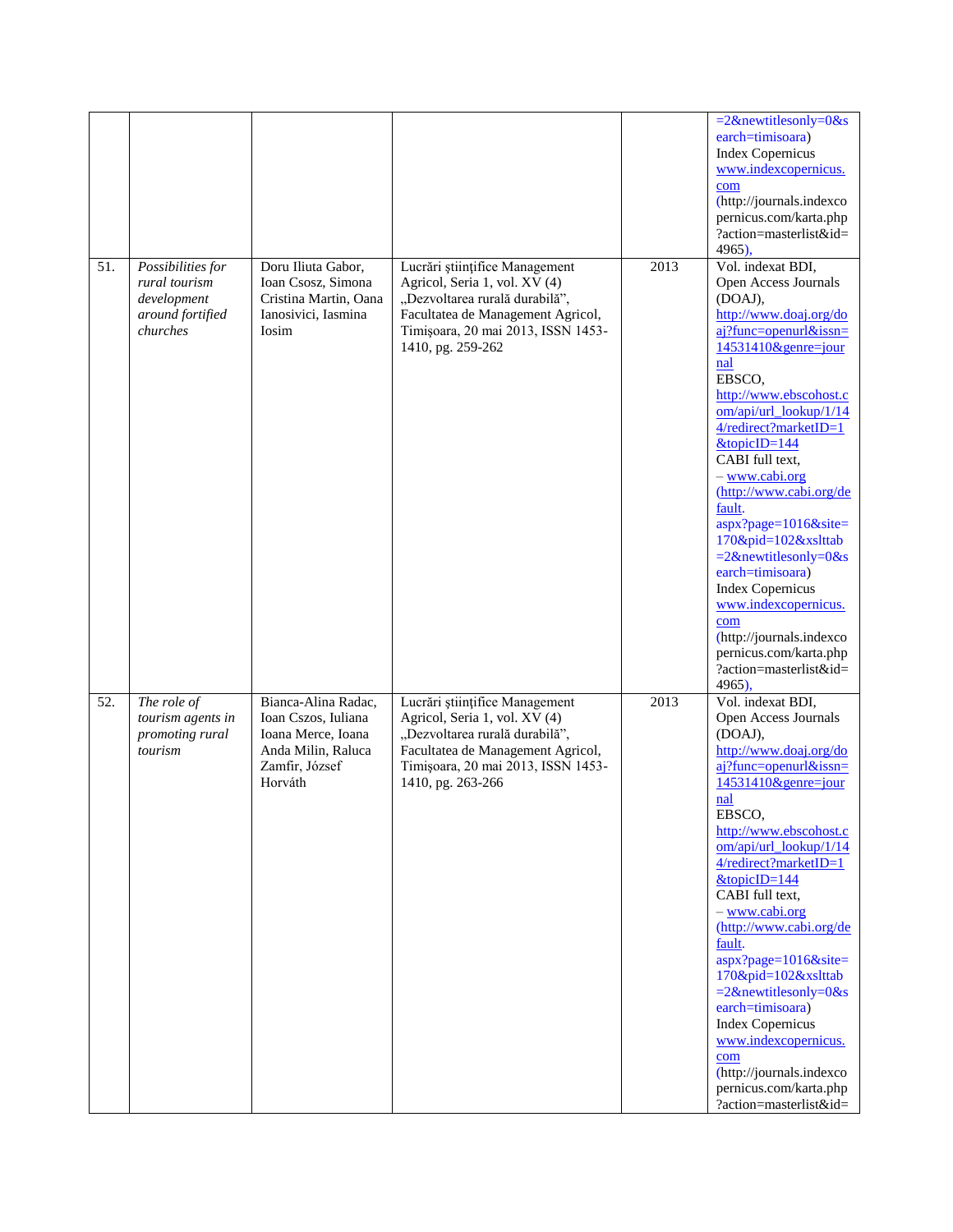|     |                                                      |                                                                                    |                                                                                                                                                                                                   |      | 4965),                                                                                                                                                                                                                                                                                                                                                                                                                                                                                                                                                                           |
|-----|------------------------------------------------------|------------------------------------------------------------------------------------|---------------------------------------------------------------------------------------------------------------------------------------------------------------------------------------------------|------|----------------------------------------------------------------------------------------------------------------------------------------------------------------------------------------------------------------------------------------------------------------------------------------------------------------------------------------------------------------------------------------------------------------------------------------------------------------------------------------------------------------------------------------------------------------------------------|
| 53. | Highlights of the<br>tourist potential in<br>Moneasa | Ciprian Bocu, Ioan<br>Csosz, Simona<br>Cristina Martin,<br>Tiberiu Iancu           | Lucrări științifice Management<br>Agricol, Seria 1, vol. XV (4)<br>"Dezvoltarea rurală durabilă",<br>Facultatea de Management Agricol,<br>Timișoara, 20 mai 2013, ISSN 1453-<br>1410, pg. 284-288 | 2013 | Vol. indexat BDI,<br>Open Access Journals<br>(DOAJ),<br>http://www.doaj.org/do<br>aj?func=openurl&issn=<br>14531410&genre=jour<br>nal<br>EBSCO,<br>http://www.ebscohost.c<br>om/api/url_lookup/1/14<br>4/redirect?marketID=1<br>$&topi$ c $ID=144$<br>CABI full text,<br>- www.cabi.org<br>(http://www.cabi.org/de<br>fault.<br>$aspx?page=1016&site=$<br>170&pid=102&xslttab<br>$=2$ &newtitlesonly=0&s<br>earch=timisoara)<br><b>Index Copernicus</b><br>www.indexcopernicus.<br>com<br>(http://journals.indexco<br>pernicus.com/karta.php<br>?action=masterlist&id=<br>4965), |
| 54. | The potential of<br>Romanian<br>Beekeeping           | Angel Cristian Băloi,<br>Ioan Csosz, Simona<br>Cristina Martin                     | Lucrări științifice Management<br>Agricol, Seria 1, vol. XV (4)<br>"Dezvoltarea rurală durabilă",<br>Facultatea de Management Agricol,<br>Timișoara, 20 mai 2013, ISSN 1453-<br>1410, pg. 241-248 | 2013 | Vol. indexat BDI,<br>Open Access Journals<br>(DOAJ),<br>http://www.doaj.org/do<br>aj?func=openurl&issn=<br>$14531410$ &genre=jour<br>nal<br>EBSCO,<br>http://www.ebscohost.c<br>om/api/url_lookup/1/14<br>4/redirect?marketID=1<br>$&topicID=144$<br>CABI full text,<br>- www.cabi.org<br>(http://www.cabi.org/de<br>fault.<br>aspx?page=1016&site=<br>170&pid=102&xslttab<br>$=2$ &newtitlesonly=0&s<br>earch=timisoara)<br><b>Index Copernicus</b><br>www.indexcopernicus.<br>com<br>(http://journals.indexco<br>pernicus.com/karta.php<br>?action=masterlist&id=<br>4965),    |
| 55. | The international<br>honey trade of<br>Romania       | Angel Cristian Băloi,<br>Ioan Csosz, Simona<br>Cristina Martin, Oana<br>Ianoșevici | Lucrări științifice Management<br>Agricol, Seria 1, vol. XV (4)<br>"Dezvoltarea rurală durabilă",<br>Facultatea de Management Agricol,<br>Timișoara, 20 mai 2013, ISSN 1453-<br>1410, pg. 249-256 | 2013 | Vol. indexat BDI,<br>Open Access Journals<br>(DOAJ),<br>http://www.doaj.org/do<br>$ai?$ func=openurl&issn=<br>14531410&genre=jour                                                                                                                                                                                                                                                                                                                                                                                                                                                |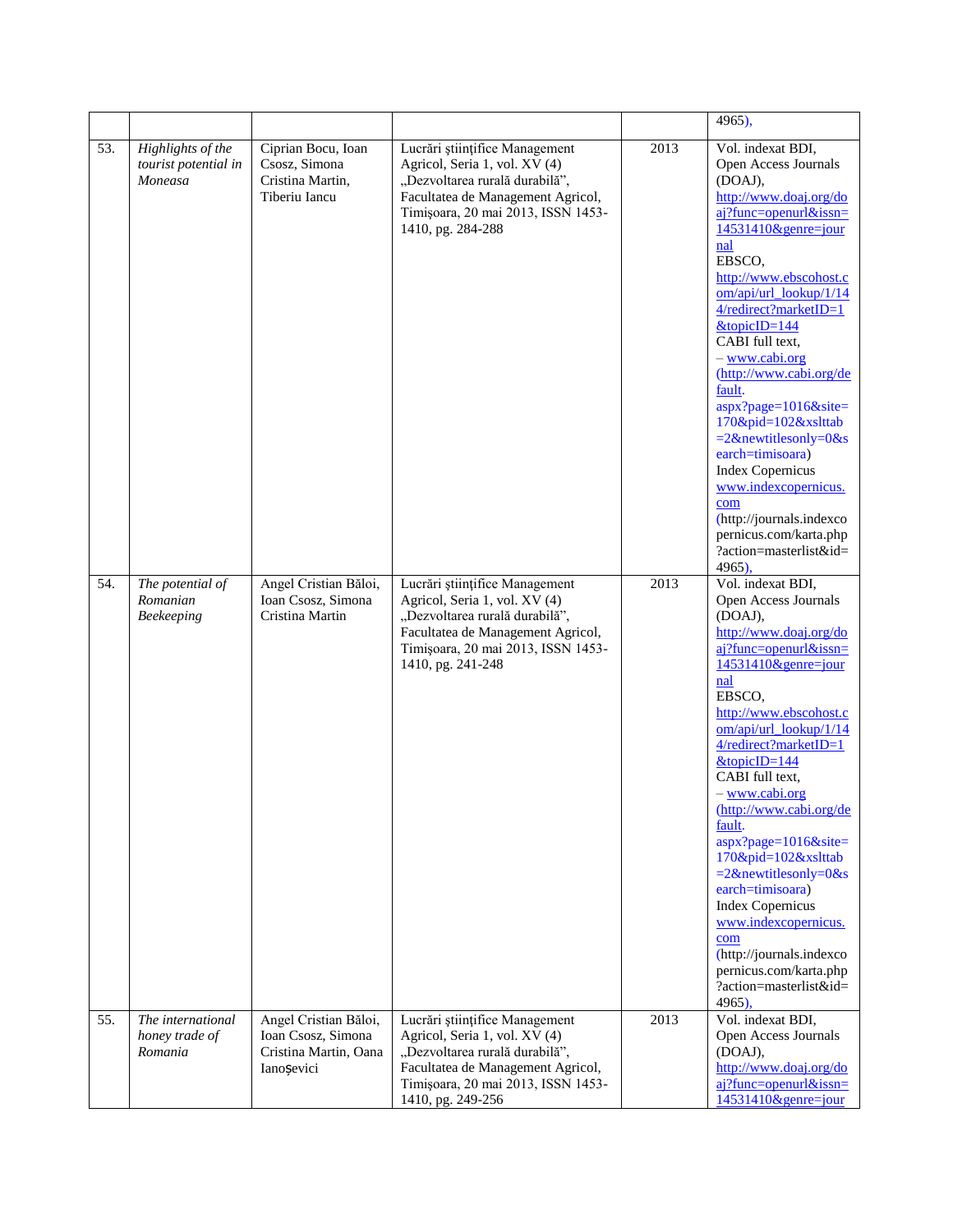|     |                                                                                                                                                                                                              |                                                                            |                                                                                                                                                                                                   |      | nal<br>EBSCO.<br>http://www.ebscohost.c<br>om/api/url_lookup/1/14<br>4/redirect?marketID=1<br>&topicID=144<br>CABI full text,<br>- www.cabi.org<br>(http://www.cabi.org/de<br>fault.<br>$aspx?page=1016&site=$<br>170&pid=102&xslttab<br>$=2$ &newtitlesonly=0&s<br>earch=timisoara)<br><b>Index Copernicus</b><br>www.indexcopernicus.<br>com<br>(http://journals.indexco<br>pernicus.com/karta.php<br>?action=masterlist&id=<br>4965),                                                                                                                                       |
|-----|--------------------------------------------------------------------------------------------------------------------------------------------------------------------------------------------------------------|----------------------------------------------------------------------------|---------------------------------------------------------------------------------------------------------------------------------------------------------------------------------------------------|------|--------------------------------------------------------------------------------------------------------------------------------------------------------------------------------------------------------------------------------------------------------------------------------------------------------------------------------------------------------------------------------------------------------------------------------------------------------------------------------------------------------------------------------------------------------------------------------|
| 56. | Diagnostic study<br>of the completion<br>degree in using<br>European funds in<br>Timis County                                                                                                                | Vasile Tigan, Simona<br>Cristina Martin, Ioan<br>Csosz, Oana<br>Ianoșevici | Lucrări științifice Management<br>Agricol, Seria 1, vol. XV (4)<br>"Dezvoltarea rurală durabilă",<br>Facultatea de Management Agricol,<br>Timișoara, 20 mai 2013, ISSN 1453-<br>1410, pg. 280-284 | 2013 | Vol. indexat BDI,<br>Open Access Journals<br>(DOAJ),<br>http://www.doaj.org/do<br>aj?func=openurl&issn=<br>14531410&genre=jour<br>nal<br>EBSCO,<br>http://www.ebscohost.c<br>om/api/url_lookup/1/14<br>4/redirect?marketID=1<br>$&$ topicID=144<br>CABI full text,<br>- www.cabi.org<br>(http://www.cabi.org/de<br>fault.<br>aspx?page=1016&site=<br>170&pid=102&xslttab<br>$=2$ &newtitlesonly=0&s<br>earch=timisoara)<br><b>Index Copernicus</b><br>www.indexcopernicus.<br>com<br>(http://journals.indexco<br>pernicus.com/karta.php<br>?action=masterlist&id=<br>$4965$ ). |
| 57. | The PHARE<br><b>HURO</b><br>programme 2007-<br>2013 (*part of the<br>research for the<br>doctoral thesis<br>research on<br><b>PHARE CBC</b><br>projects<br>implementation in<br>the west area of<br>Romania) | Mihai Aftanache,<br>Ioan Csosz                                             | Lucrări științifice Management<br>Agricol, Seria 1, vol. XV (4)<br>"Dezvoltarea rurală durabilă",<br>Facultatea de Management Agricol,<br>Timișoara, 20 mai 2013, ISSN 1453-<br>1410, pg. 48-52   | 2013 | Vol. indexat BDI,<br>Open Access Journals<br>(DOAJ),<br>http://www.doaj.org/do<br>aj?func=openurl&issn=<br>14531410&genre=jour<br>nal<br>EBSCO.<br>http://www.ebscohost.c<br>om/api/url_lookup/1/14<br>4/redirect?marketID=1<br>$&$ topicID=144<br>CABI full text,<br>- www.cabi.org                                                                                                                                                                                                                                                                                           |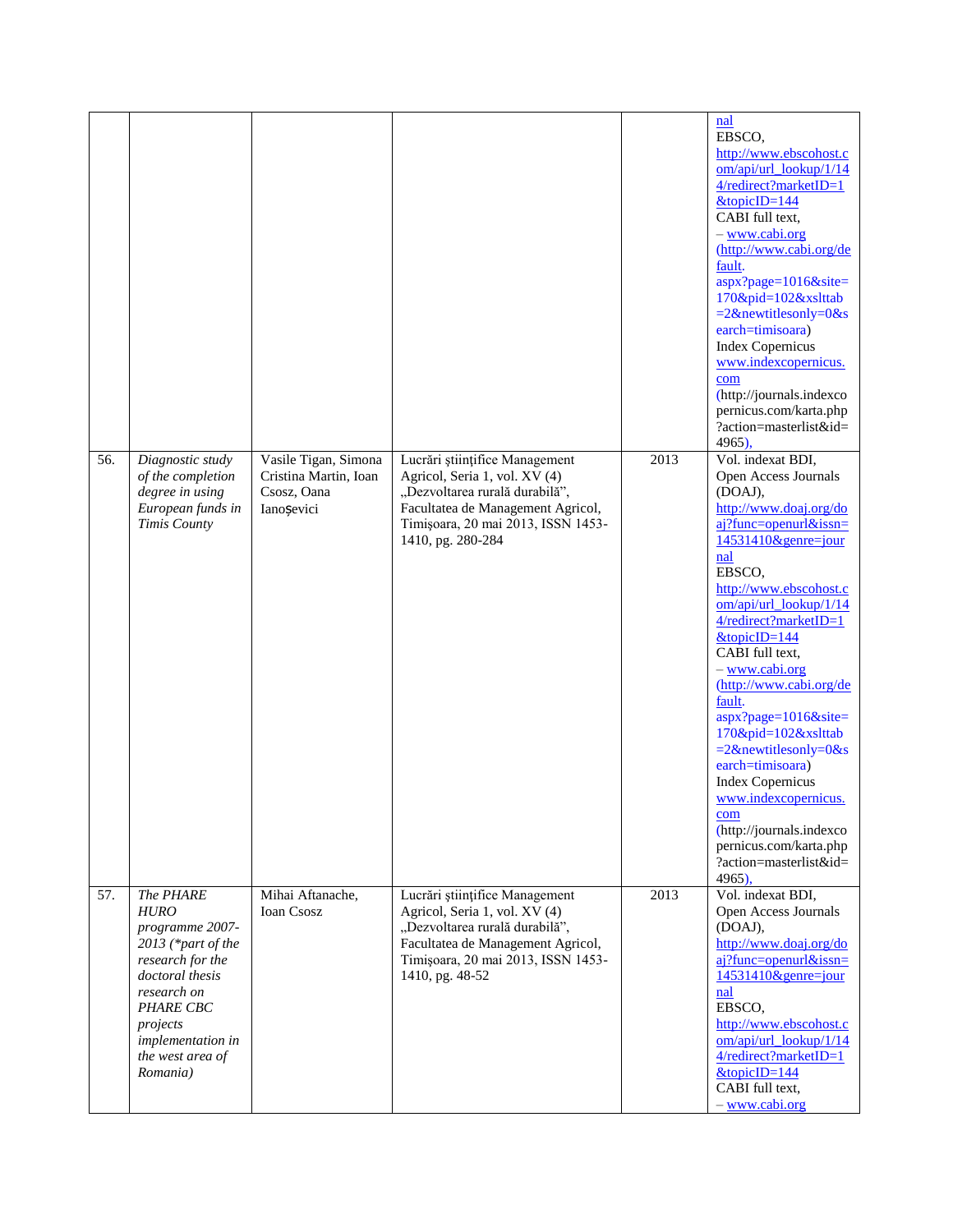|     |                                                                                                                |                                                       |                                                                                                                                                                                                   |      | (http://www.cabi.org/de<br>fault.<br>aspx?page=1016&site=<br>170&pid=102&xslttab<br>$=2$ &newtitlesonly=0&s<br>earch=timisoara)<br><b>Index Copernicus</b><br>www.indexcopernicus.<br>com<br>(http://journals.indexco<br>pernicus.com/karta.php<br>?action=masterlist&id=<br>$4965$ ),                                                                                                                                                                                                                                                                                           |
|-----|----------------------------------------------------------------------------------------------------------------|-------------------------------------------------------|---------------------------------------------------------------------------------------------------------------------------------------------------------------------------------------------------|------|----------------------------------------------------------------------------------------------------------------------------------------------------------------------------------------------------------------------------------------------------------------------------------------------------------------------------------------------------------------------------------------------------------------------------------------------------------------------------------------------------------------------------------------------------------------------------------|
| 58. | Types of<br>approaching the<br>issue of local food<br>through European<br>projects                             | Mihai Aftanache,<br>Ioan Csosz                        | Lucrări științifice Management<br>Agricol, Seria 1, vol. XV (4)<br>"Dezvoltarea rurală durabilă",<br>Facultatea de Management Agricol,<br>Timișoara, 20 mai 2013, ISSN 1453-<br>1410, pg. 53-60   | 2013 | Vol. indexat BDI,<br>Open Access Journals<br>(DOAJ),<br>http://www.doaj.org/do<br>$ai?$ func=openurl&issn=<br>14531410&genre=jour<br>nal<br>EBSCO,<br>http://www.ebscohost.c<br>om/api/url_lookup/1/14<br>4/redirect?marketID=1<br>$&$ topicID=144<br>CABI full text,<br>- www.cabi.org<br>(http://www.cabi.org/de<br>fault.<br>$aspx?page=1016&site=$<br>170&pid=102&xslttab<br>$=2$ &newtitlesonly=0&s<br>earch=timisoara)<br><b>Index Copernicus</b><br>www.indexcopernicus.<br>com<br>(http://journals.indexco<br>pernicus.com/karta.php<br>?action=masterlist&id=<br>4965), |
| 59. | Fisheries and<br>aquaculture<br>activities in the<br>$Danube - Cris -$<br>Mures - Tisa<br>Euroregion<br>(DKMT) | Oana Palade, Simona<br>Cristina Martin, Ioan<br>Csosz | Lucrări științifice Management<br>Agricol, Seria 1, vol. XV (4)<br>"Dezvoltarea rurală durabilă",<br>Facultatea de Management Agricol,<br>Timișoara, 20 mai 2013, ISSN 1453-<br>1410, pg. 238-241 | 2013 | Vol. indexat BDI,<br>Open Access Journals<br>(DOAJ),<br>http://www.doaj.org/do<br>$ai?$ func=openurl&issn=<br>$14531410$ &genre=jour<br>nal<br>EBSCO,<br>http://www.ebscohost.c<br>om/api/url_lookup/1/14<br>4/redirect?marketID=1<br>$&$ topicID=144<br>CABI full text,<br>- www.cabi.org<br>(http://www.cabi.org/de<br>fault.<br>aspx?page=1016&site=<br>170&pid=102&xslttab<br>$=2$ &newtitlesonly=0&s<br>earch=timisoara)<br><b>Index Copernicus</b><br>www.indexcopernicus.                                                                                                 |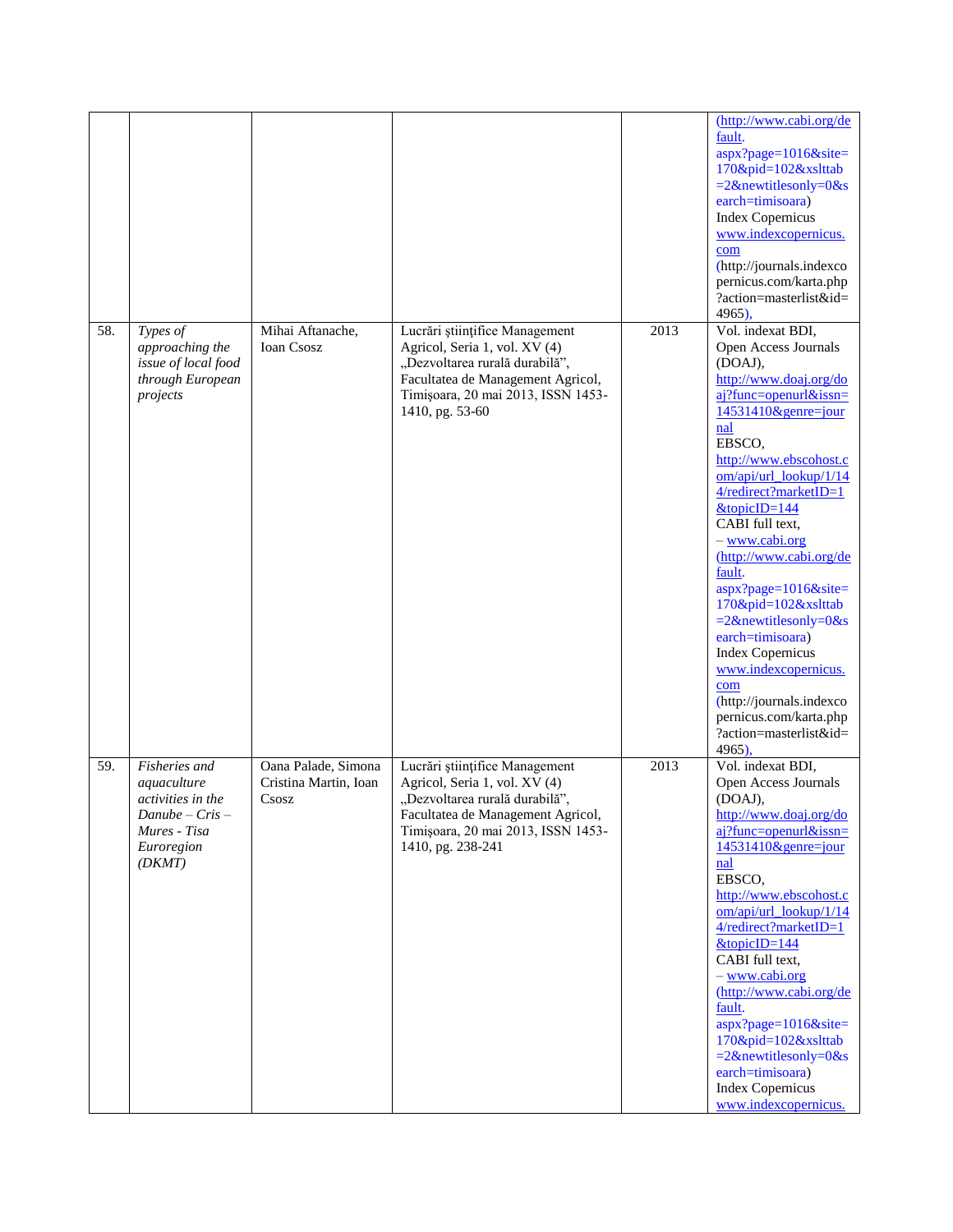|     |                                                                                  |                                                                                                                               |                                                                                                                                                                                                 |      | com<br>(http://journals.indexco<br>pernicus.com/karta.php<br>?action=masterlist&id=<br>4965),                                                                                                                                                                                                                                                                                                                                                                                                                                                                                                                                                                                                                                                               |
|-----|----------------------------------------------------------------------------------|-------------------------------------------------------------------------------------------------------------------------------|-------------------------------------------------------------------------------------------------------------------------------------------------------------------------------------------------|------|-------------------------------------------------------------------------------------------------------------------------------------------------------------------------------------------------------------------------------------------------------------------------------------------------------------------------------------------------------------------------------------------------------------------------------------------------------------------------------------------------------------------------------------------------------------------------------------------------------------------------------------------------------------------------------------------------------------------------------------------------------------|
| 60. | <b>EAFRD</b> project<br>analisys-Axis 1 in<br>Timis County by<br>the end of 2012 | S.Milin,<br>Anda Milin,<br>I.Fruja,<br>Iuliana Merce,<br>Ramona Ciolac,<br>I.Csosz                                            | Revista Agrobuletin AGIR<br>nr.15/2013, ISSN 2066-6179, pg.<br>169-178                                                                                                                          | 2013 | Vol. indexat BDI,<br>Index Copernicus,<br>http://journals.indexcop<br>ernicus.com/masterlist.<br>php?name=Master&lite<br>ra=a&start=210&skok=<br>30                                                                                                                                                                                                                                                                                                                                                                                                                                                                                                                                                                                                         |
| 61. | Implications of<br>tourism forms on<br>rural area                                | Andrea Romana<br>Tucudean,<br><b>Ioan Csosz</b>                                                                               | Revista Agrobuletin AGIR<br>nr.15/2013, ISSN 2066-6179, pg. 163                                                                                                                                 | 2013 | Vol. indexat BDI,<br>Index Copernicus,<br>http://journals.indexcop<br>ernicus.com/masterlist.<br>php?name=Master&lite<br>$ra = a$ &start=210&skok=<br>30                                                                                                                                                                                                                                                                                                                                                                                                                                                                                                                                                                                                    |
| 62. | Aspects about<br>tangible property<br>on tourism and<br>tourists in<br>Romania   | S.Milin,<br>Anda Milin,<br>I.Fruja,<br>Iuliana Merce,<br>Ramona Ciolac,<br>I.Csosz                                            | Revista Agrobuletin AGIR<br>nr.15/2013, ISSN 2066-6179, pg. 143                                                                                                                                 | 2013 | Vol. indexat BDI,<br>Index Copernicus,<br>http://journals.indexcop<br>ernicus.com/masterlist.<br>php?name=Master&lite<br>ra=a&start=210&skok=<br>30                                                                                                                                                                                                                                                                                                                                                                                                                                                                                                                                                                                                         |
| 63. | Agrotourist<br>products-feedback<br>and suggestions                              | Ramona Ciolac, Ioan<br>Csosz, Cornelia<br>Petroman, Ioan<br>Petroman,<br>Simona Martin,<br>Diana Marin, Ana-<br>Mariana Dincu | Lucrări Științifice Zootehnie și<br>Biotehnologii (Scientific Papers:<br>Animal Science and<br>Biotechnologies), ISSN 1221-5287,<br>Editura Agroprint Timișoara, vol.46<br>$(1)$ , pag. 313-316 | 2014 | Vol. este încadrat în<br>categoria B+ (evaluare<br>CNCSIS)<br>Vol. indexat BDI,<br>CAB Abstracts,<br>http://www.cabi.org/de<br>fault.aspx?page=1016<br>$&$ site=170 $&$ pid=125 $&$<br>xslttab=2&newtitleson<br>ly=0&letter=L<br>CABI Full Text,<br>http://www.cabi.org/de<br>fault.aspx?site=170&p<br>age=1016&pid=2227<br>Index Copernicus,<br>http://www.journals.in<br>dexcopernicus.com/pa<br>ssport.php?action=mas<br>terlist&id=4480<br>Directory of Open<br>Access Journals,<br>http://www.doaj.org/d<br>$oaj?func=openurl&iss$<br>$n=18419364$ &genre=j<br>ournal<br><b>Ulrich's Periodicals</b><br>Directory,<br>http://ulrichsweb.serial<br>ssolutions.com/login<br><b>EBSCO</b><br>http://www.ebscohost.c<br>om/titleLists/a9h-<br>journals.pdf |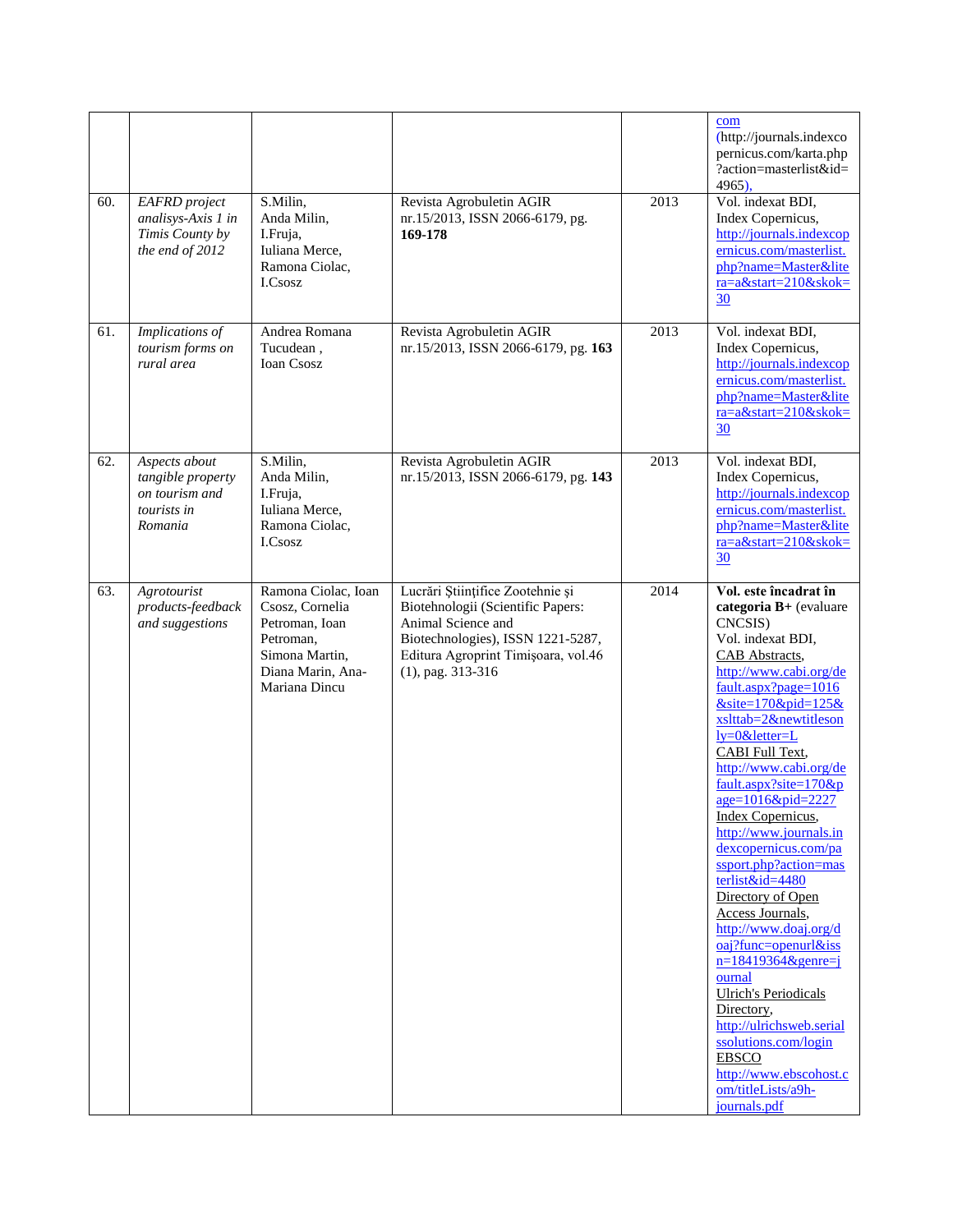| 64.        | The development<br>strategy of rural<br>area of Bihor<br>County | Mircea Codilă, Ioan<br>Csosz, Simona<br>Cristina Martin,<br>Ramona Ciolac                       | Lucrări științifice Management<br>Agricol, Seria 1, vol. XVI (1)<br>"Dezvoltarea rurală durabilă",<br>Facultatea de Management Agricol,<br>Timișoara, ISSN 1453-1410, pg. 241-<br>246                                   | 2014         | Vol. încadrat în<br>categoria B+<br>(evaluare CNCSIS)<br>Vol. indexat BDI,<br>Open Access Journals<br>(DOAJ),<br>http://www.doaj.org/do<br>aj?func=openurl&issn=<br>$14531410$ &genre=jour<br>nal<br>EBSCO,<br>http://www.ebscohost.c<br>om/api/url_lookup/1/14<br>$4/redirect?marketID=1$<br>$&$ topicID=144<br>CABI full text,<br>- www.cabi.org<br>(http://www.cabi.org/de<br>fault.<br>aspx?page=1016&site=<br>170&pid=102&xslttab<br>$=2$ &newtitlesonly=0&s<br>earch=timisoara)<br><b>Index Copernicus</b><br>www.indexcopernicus.<br>com<br>(http://journals.indexco<br>pernicus.com/karta.php<br>?action=masterlist&id=<br>4965),                            |
|------------|-----------------------------------------------------------------|-------------------------------------------------------------------------------------------------|-------------------------------------------------------------------------------------------------------------------------------------------------------------------------------------------------------------------------|--------------|----------------------------------------------------------------------------------------------------------------------------------------------------------------------------------------------------------------------------------------------------------------------------------------------------------------------------------------------------------------------------------------------------------------------------------------------------------------------------------------------------------------------------------------------------------------------------------------------------------------------------------------------------------------------|
| 65.<br>66. | Rural<br>development plans<br>Study on public-                  | Ioan Livius Lile, Ioan<br>Csosz, Simona<br>Cristina Martin,<br>Ramona Ciolac<br>Dan Ion Sarmeş, | Lucrări științifice Management<br>Agricol, Seria 1, vol. XVI (1)<br>"Dezvoltarea rurală durabilă",<br>Facultatea de Management Agricol,<br>Timișoara, ISSN 1453-1410, pg. 247-<br>250<br>Lucrări științifice Management | 2014<br>2014 | Vol. încadrat în<br>categoria B+<br>(evaluare CNCSIS)<br>Vol. indexat BDI,<br>Open Access Journals<br>(DOAJ),<br>http://www.doaj.org/do<br>$ai?$ func=openurl&issn=<br>14531410&genre=jour<br>nal<br>EBSCO.<br>http://www.ebscohost.c<br>$om/api/url_$ lookup/ $1/14$<br>4/redirect?marketID=1<br>$&$ topicID=144<br>CABI full text.<br>- www.cabi.org<br>(http://www.cabi.org/de<br>fault.<br>aspx?page=1016&site=<br>170&pid=102&xslttab<br>$=2$ &newtitlesonly=0&s<br>earch=timisoara)<br><b>Index Copernicus</b><br>www.indexcopernicus.<br>com<br>(http://journals.indexco<br>pernicus.com/karta.php<br>?action=masterlist&id=<br>$4965$ ),<br>Vol. încadrat în |
|            | private                                                         | Ioan Csosz, Ramona                                                                              | Agricol, Seria 1, vol. XVI (1)                                                                                                                                                                                          |              | categoria B+                                                                                                                                                                                                                                                                                                                                                                                                                                                                                                                                                                                                                                                         |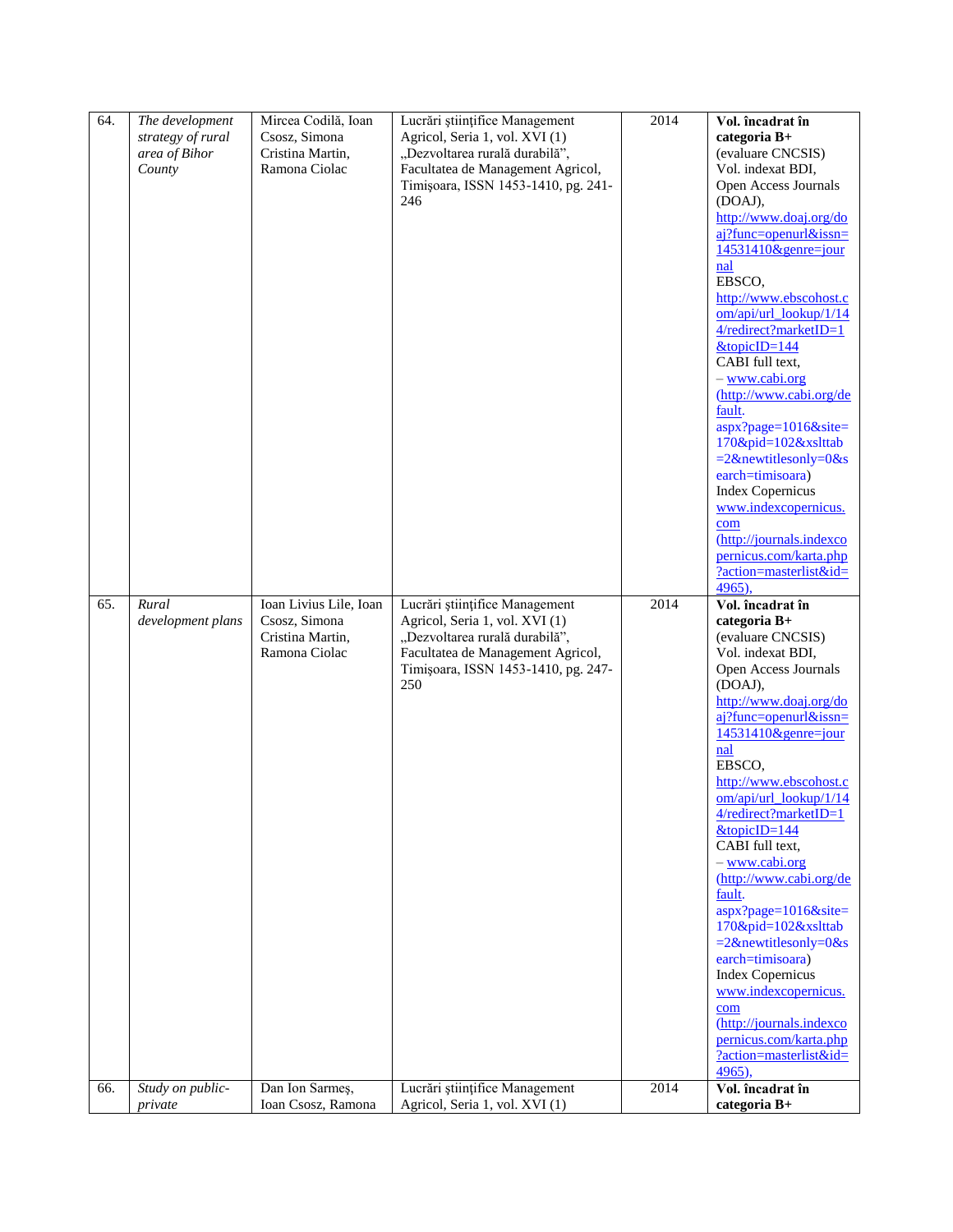|     | partnership and   | Ciolac, Simona     | "Dezvoltarea rurală durabilă",      |      | (evaluare CNCSIS)                           |
|-----|-------------------|--------------------|-------------------------------------|------|---------------------------------------------|
|     | its importance    | Martin             | Facultatea de Management Agricol,   |      | Vol. indexat BDI,                           |
|     |                   |                    | Timișoara, ISSN 1453-1410, pg. 251- |      | Open Access Journals                        |
|     |                   |                    | 256                                 |      | (DOAJ),                                     |
|     |                   |                    |                                     |      | http://www.doaj.org/do                      |
|     |                   |                    |                                     |      | aj?func=openurl&issn=                       |
|     |                   |                    |                                     |      | 14531410&genre=jour                         |
|     |                   |                    |                                     |      | nal                                         |
|     |                   |                    |                                     |      | EBSCO,                                      |
|     |                   |                    |                                     |      | http://www.ebscohost.c                      |
|     |                   |                    |                                     |      | $om/api/url_$ lookup/ $1/14$                |
|     |                   |                    |                                     |      | 4/redirect?marketID=1                       |
|     |                   |                    |                                     |      | $&$ topicID=144                             |
|     |                   |                    |                                     |      | CABI full text,                             |
|     |                   |                    |                                     |      | - www.cabi.org<br>(http://www.cabi.org/de   |
|     |                   |                    |                                     |      | fault.                                      |
|     |                   |                    |                                     |      | aspx?page=1016&site=                        |
|     |                   |                    |                                     |      | 170&pid=102&xslttab                         |
|     |                   |                    |                                     |      | $=2$ &newtitlesonly=0&s                     |
|     |                   |                    |                                     |      | earch=timisoara)                            |
|     |                   |                    |                                     |      | <b>Index Copernicus</b>                     |
|     |                   |                    |                                     |      | www.indexcopernicus.                        |
|     |                   |                    |                                     |      | com                                         |
|     |                   |                    |                                     |      | (http://journals.indexco                    |
|     |                   |                    |                                     |      | pernicus.com/karta.php                      |
|     |                   |                    |                                     |      | ?action=masterlist&id=                      |
|     |                   |                    |                                     |      | 4965).                                      |
| 67. | Highlights the    | Marton Pall,       | Lucrări științifice Management      | 2014 | Vol. încadrat în                            |
|     | specific aspects  | Ioan Csosz, Ramona | Agricol, Seria 1, vol. XVI (1)      |      | categoria B+                                |
|     | that characterise | Ciolac, Simona     | "Dezvoltarea rurală durabilă",      |      | (evaluare CNCSIS)                           |
|     | rural development | Cristina Martin    | Facultatea de Management Agricol,   |      | Vol. indexat BDI,                           |
|     | concept           |                    | Timișoara, ISSN 1453-1410           |      | Open Access Journals<br>(DOAJ),             |
|     |                   |                    |                                     |      | http://www.doaj.org/do                      |
|     |                   |                    |                                     |      | aj?func=openurl&issn=                       |
|     |                   |                    |                                     |      | $14531410$ &genre=jour                      |
|     |                   |                    |                                     |      | nal                                         |
|     |                   |                    |                                     |      | EBSCO,                                      |
|     |                   |                    |                                     |      | http://www.ebscohost.c                      |
|     |                   |                    |                                     |      | $om/api/url_$ lookup/ $1/14$                |
|     |                   |                    |                                     |      | 4/redirect?marketID=1                       |
|     |                   |                    |                                     |      | $&topi$ cID=144                             |
|     |                   |                    |                                     |      | CABI full text,                             |
|     |                   |                    |                                     |      | - www.cabi.org                              |
|     |                   |                    |                                     |      | (http://www.cabi.org/de                     |
|     |                   |                    |                                     |      | fault.                                      |
|     |                   |                    |                                     |      | aspx?page=1016&site=<br>170&pid=102&xslttab |
|     |                   |                    |                                     |      | $=2$ &newtitlesonly=0&s                     |
|     |                   |                    |                                     |      | earch=timisoara)                            |
|     |                   |                    |                                     |      | <b>Index Copernicus</b>                     |
|     |                   |                    |                                     |      | www.indexcopernicus.                        |
|     |                   |                    |                                     |      | com                                         |
|     |                   |                    |                                     |      | (http://journals.indexco                    |
|     |                   |                    |                                     |      | pernicus.com/karta.php                      |
|     |                   |                    |                                     |      | ?action=masterlist&id=                      |
|     |                   |                    |                                     |      | 4965),                                      |
| 68. | Highlights the    | Marius Popescu,    | Lucrări științifice Management      | 2014 | Vol. încadrat în                            |
|     | characteristics   | Ioan Csosz, Ramona | Agricol, Seria 1, vol. XVI (1)      |      | categoria B+                                |
|     | and differences   | Ciolac, Simona     | "Dezvoltarea rurală durabilă",      |      | (evaluare CNCSIS)                           |
|     | between           | Martin             | Facultatea de Management Agricol,   |      | Vol. indexat BDI,                           |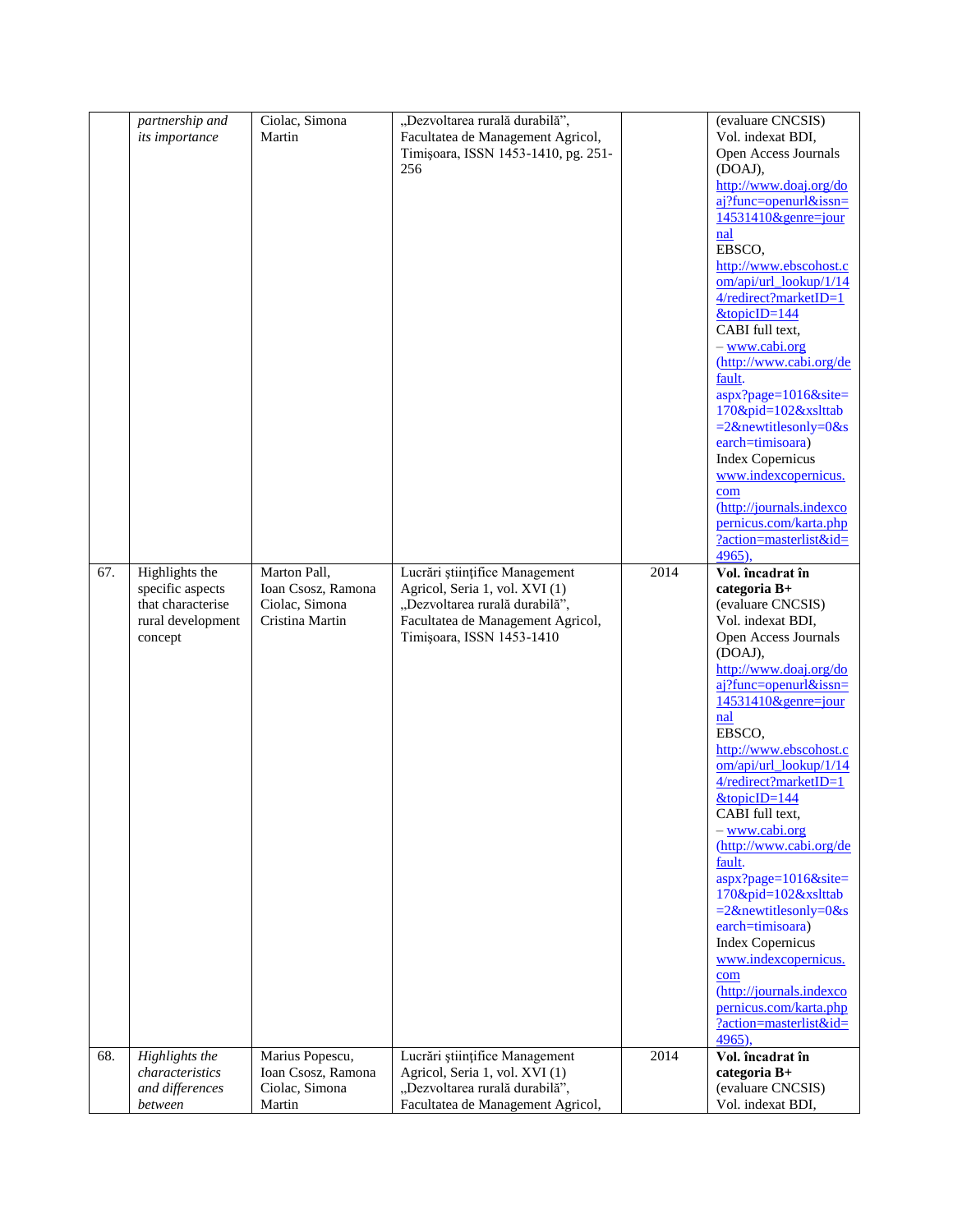|     | Romanian and                        |                                          | Timișoara, ISSN 1453-1410, pg. 263-                                      |      | Open Access Journals                           |
|-----|-------------------------------------|------------------------------------------|--------------------------------------------------------------------------|------|------------------------------------------------|
|     | European<br>agriculture             |                                          | 268                                                                      |      | (DOAJ),<br>http://www.doaj.org/do              |
|     |                                     |                                          |                                                                          |      | $ai?$ func=openurl&issn=                       |
|     |                                     |                                          |                                                                          |      | 14531410&genre=jour                            |
|     |                                     |                                          |                                                                          |      | nal                                            |
|     |                                     |                                          |                                                                          |      | EBSCO,<br>http://www.ebscohost.c               |
|     |                                     |                                          |                                                                          |      | om/api/url_lookup/1/14                         |
|     |                                     |                                          |                                                                          |      | 4/redirect?marketID=1                          |
|     |                                     |                                          |                                                                          |      | $&$ topicID=144                                |
|     |                                     |                                          |                                                                          |      | CABI full text,<br>- www.cabi.org              |
|     |                                     |                                          |                                                                          |      | (http://www.cabi.org/de                        |
|     |                                     |                                          |                                                                          |      | fault.                                         |
|     |                                     |                                          |                                                                          |      | $aspx?page=1016&site=$                         |
|     |                                     |                                          |                                                                          |      | 170&pid=102&xslttab<br>$=2$ &newtitlesonly=0&s |
|     |                                     |                                          |                                                                          |      | earch=timisoara)                               |
|     |                                     |                                          |                                                                          |      | <b>Index Copernicus</b>                        |
|     |                                     |                                          |                                                                          |      | www.indexcopernicus.                           |
|     |                                     |                                          |                                                                          |      | com<br>(http://journals.indexco                |
|     |                                     |                                          |                                                                          |      | pernicus.com/karta.php                         |
|     |                                     |                                          |                                                                          |      | ?action=masterlist&id=                         |
|     |                                     |                                          |                                                                          |      | 4965),                                         |
| 69. | European<br>funding-tools for       | Sorina Trifu,<br>Ioan Csosz, Ramona      | Lucrări științifice Management<br>Agricol, Seria 1, vol. XVI (1)         | 2014 | Vol. încadrat în<br>categoria B+               |
|     | supporting                          | Ciolac                                   | "Dezvoltarea rurală durabilă",                                           |      | (evaluare CNCSIS)                              |
|     | agriculture and                     |                                          | Facultatea de Management Agricol,<br>Timișoara, ISSN 1453-1410, pg. 269- |      | Vol. indexat BDI,                              |
|     | rural development                   |                                          |                                                                          |      | Open Access Journals                           |
|     |                                     |                                          | 274                                                                      |      | (DOAJ),<br>http://www.doaj.org/do              |
|     |                                     |                                          |                                                                          |      | $ai?$ func=openurl&issn=                       |
|     |                                     |                                          |                                                                          |      | 14531410&genre=jour                            |
|     |                                     |                                          |                                                                          |      | nal                                            |
|     |                                     |                                          |                                                                          |      | EBSCO,<br>http://www.ebscohost.c               |
|     |                                     |                                          |                                                                          |      | om/api/url_lookup/1/14                         |
|     |                                     |                                          |                                                                          |      | $4/relativect?marketID=1$                      |
|     |                                     |                                          |                                                                          |      | $&$ topicID=144                                |
|     |                                     |                                          |                                                                          |      | CABI full text,<br>- www.cabi.org              |
|     |                                     |                                          |                                                                          |      | (http://www.cabi.org/de                        |
|     |                                     |                                          |                                                                          |      | fault.                                         |
|     |                                     |                                          |                                                                          |      | aspx?page=1016&site=                           |
|     |                                     |                                          |                                                                          |      | 170&pid=102&xslttab<br>$=2$ &newtitlesonly=0&s |
|     |                                     |                                          |                                                                          |      | earch=timisoara)                               |
|     |                                     |                                          |                                                                          |      | <b>Index Copernicus</b>                        |
|     |                                     |                                          |                                                                          |      | www.indexcopernicus.                           |
|     |                                     |                                          |                                                                          |      | com<br>(http://journals.indexco                |
|     |                                     |                                          |                                                                          |      | pernicus.com/karta.php                         |
|     |                                     |                                          |                                                                          |      | ?action=masterlist&id=                         |
|     |                                     |                                          |                                                                          |      | 4965).                                         |
| 70. | Agriculture-<br>esential element in | Ovidiu Ioan Guleș,<br>Ioan Csosz, Ramona | Lucrări științifice Management<br>Agricol, Seria 1, vol. XVI (2)         | 2014 | Vol. încadrat în<br>categoria B+               |
|     | the Romanian and                    | Ciolac, Simona                           | "Dezvoltarea rurală durabilă",                                           |      | (evaluare CNCSIS)                              |
|     | European                            | Cristina Martin                          | Facultatea de Management Agricol,                                        |      | Vol. indexat BDI,                              |
|     | structure of the<br>rural economy   |                                          | Timișoara, ISSN 1453-1410, pg. 244-                                      |      | Open Access Journals                           |
|     |                                     |                                          | 249                                                                      |      | (DOAJ),                                        |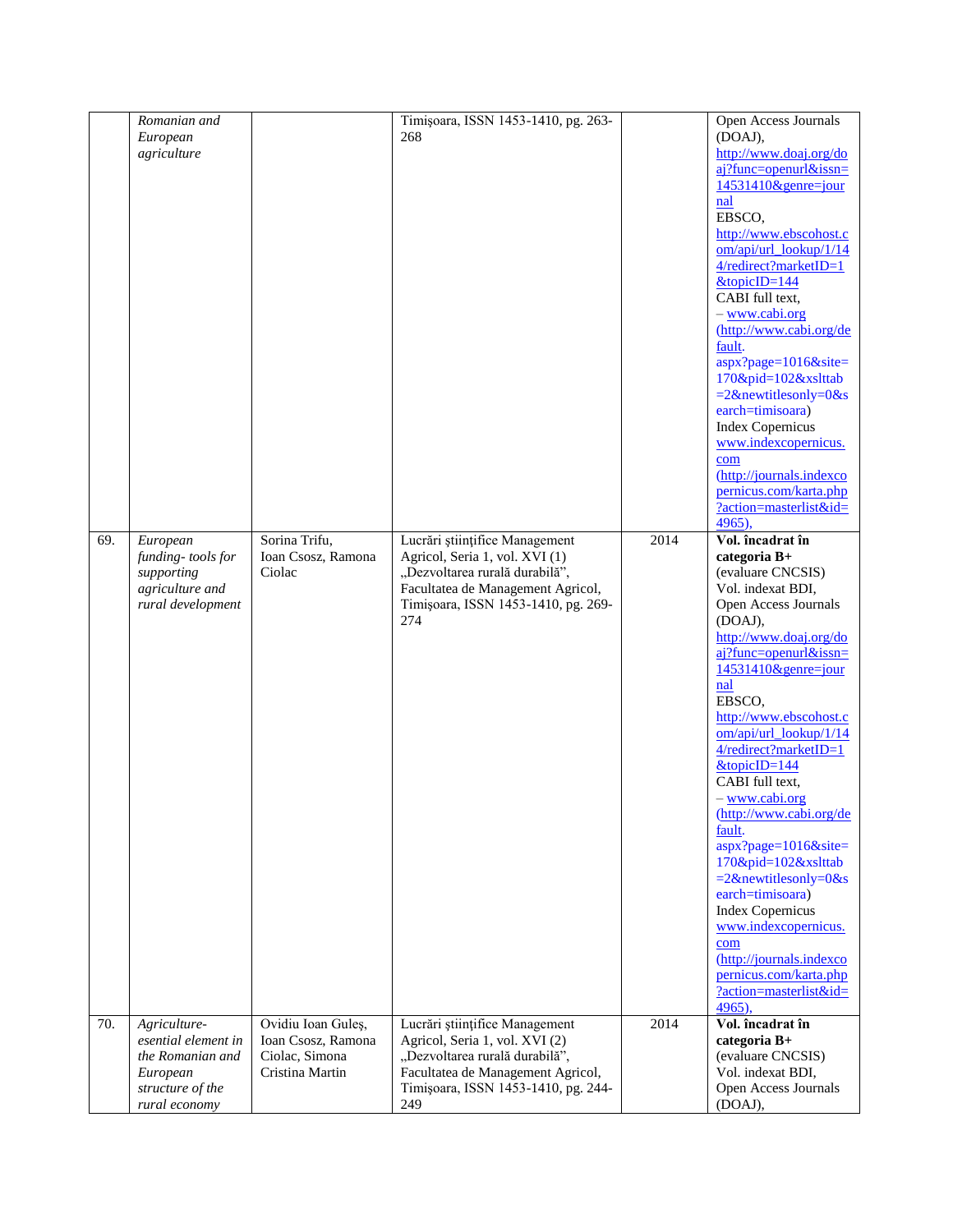| 71. | Development of                                                                             | Sabin Chis,                                                                                   | Lucrări științifice Management                                                                                                                                                        | 2014 | http://www.doaj.org/do<br>aj?func=openurl&issn=<br>14531410&genre=jour<br>nal<br>EBSCO,<br>http://www.ebscohost.c<br>om/api/url_lookup/1/14<br>4/redirect?marketID=1<br>$&topi$ c $ID=144$<br>CABI full text,<br>- www.cabi.org<br>(http://www.cabi.org/de<br>fault.<br>aspx?page=1016&site=<br>170&pid=102&xslttab<br>$=2$ &newtitlesonly=0&s<br>earch=timisoara)<br><b>Index Copernicus</b><br>www.indexcopernicus.<br>com<br>(http://journals.indexco<br>pernicus.com/karta.php<br>?action=masterlist&id=<br>4965).<br>Vol. încadrat în                                                                          |
|-----|--------------------------------------------------------------------------------------------|-----------------------------------------------------------------------------------------------|---------------------------------------------------------------------------------------------------------------------------------------------------------------------------------------|------|---------------------------------------------------------------------------------------------------------------------------------------------------------------------------------------------------------------------------------------------------------------------------------------------------------------------------------------------------------------------------------------------------------------------------------------------------------------------------------------------------------------------------------------------------------------------------------------------------------------------|
|     | agrituristic<br>potential in Arad<br>County                                                | Ioan Csosz, Simona<br>Cristina Martin,<br>Ramona Ciolac                                       | Agricol, Seria 1, vol. XVI (4)<br>"Dezvoltarea rurală durabilă",<br>Facultatea de Management Agricol,<br>Timișoara, ISSN 1453-1410, pg. 144-<br>148                                   |      | categoria B+<br>(evaluare CNCSIS)<br>Vol. indexat BDI,<br>Open Access Journals<br>(DOAJ),<br>http://www.doaj.org/do<br>$ai?$ func=openurl&issn=<br>$14531410$ &genre=jour<br>nal<br>EBSCO,<br>http://www.ebscohost.c<br>om/api/url_lookup/1/14<br>4/redirect?marketID=1<br>&topicID=144<br>CABI full text,<br>- www.cabi.org<br>(http://www.cabi.org/de<br>fault.<br>aspx?page=1016&site=<br>170&pid=102&xslttab<br>$=2$ &newtitlesonly=0&s<br>earch=timisoara)<br><b>Index Copernicus</b><br>www.indexcopernicus.<br>com<br>(http://journals.indexco<br>pernicus.com/karta.php<br>?action=masterlist&id=<br>4965), |
| 72. | Elements that<br>determine the<br>development of<br>touristic activities<br>in Arad County | Sabin S. Chis, Ioan<br>Csosz, Simona<br>Cristina Martin,<br>Ramona Ciolac,<br>Ciprian Rujescu | Lucrări științifice Management<br>Agricol, Seria 1, vol. XVI (4)<br>"Dezvoltarea rurală durabilă",<br>Facultatea de Management Agricol,<br>Timișoara, ISSN 1453-1410, pg. 149-<br>153 | 2014 | Vol. încadrat în<br>categoria B+<br>(evaluare CNCSIS)<br>Vol. indexat BDI,<br>Open Access Journals<br>(DOAJ),<br>http://www.doaj.org/do<br>aj?func=openurl&issn=                                                                                                                                                                                                                                                                                                                                                                                                                                                    |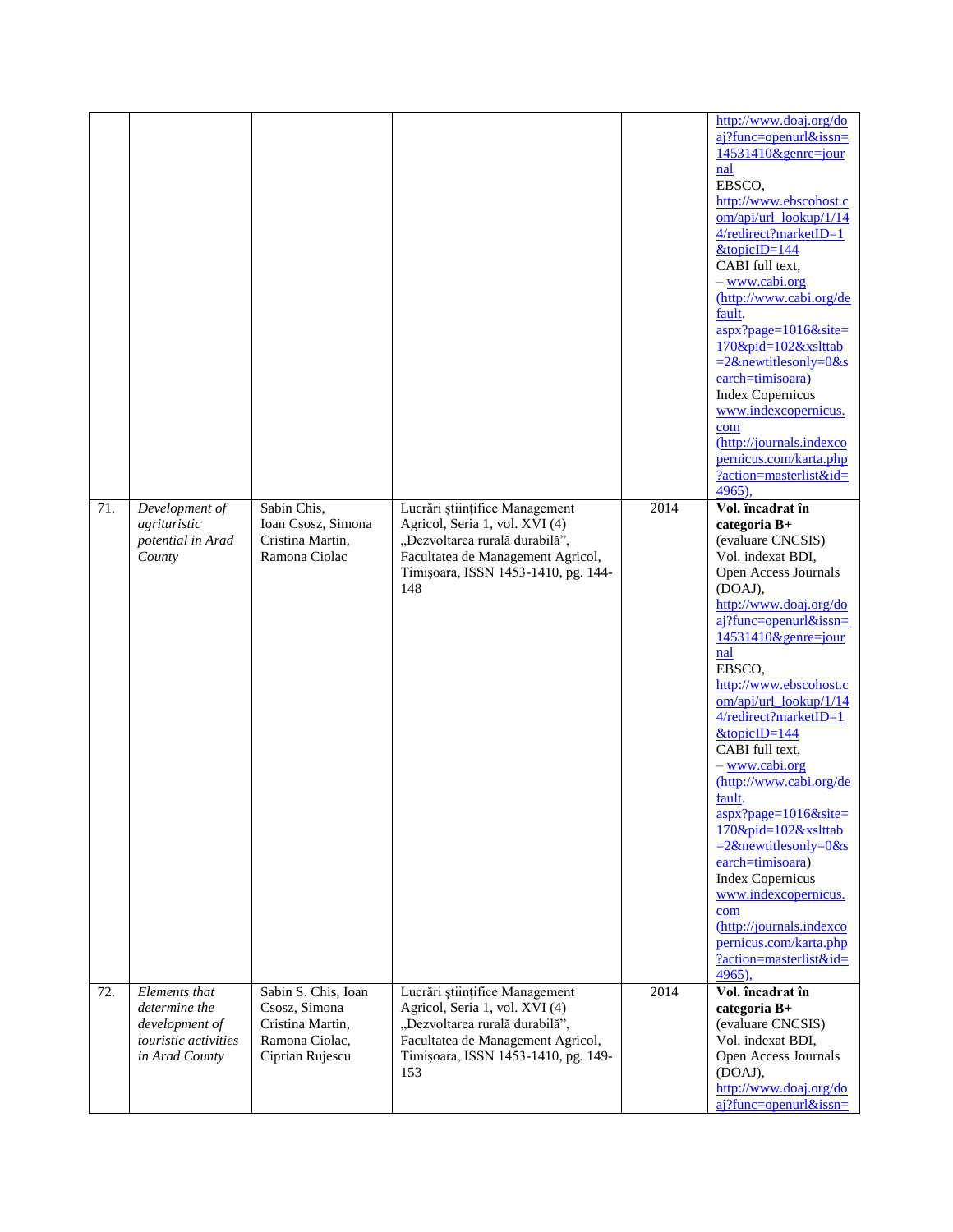|     |                                                                                                                                         |                                                                                 |                                                                                                                                                                                       |      | 14531410&genre=jour                                                                                                                                                                                                                                                                                                                                                                                                                                                                                                                                                                                                                  |
|-----|-----------------------------------------------------------------------------------------------------------------------------------------|---------------------------------------------------------------------------------|---------------------------------------------------------------------------------------------------------------------------------------------------------------------------------------|------|--------------------------------------------------------------------------------------------------------------------------------------------------------------------------------------------------------------------------------------------------------------------------------------------------------------------------------------------------------------------------------------------------------------------------------------------------------------------------------------------------------------------------------------------------------------------------------------------------------------------------------------|
|     |                                                                                                                                         |                                                                                 |                                                                                                                                                                                       |      | nal<br>EBSCO,<br>http://www.ebscohost.c<br>om/api/url_lookup/1/14<br>4/redirect?marketID=1<br>$&$ topicID=144<br>CABI full text.<br>- www.cabi.org<br>(http://www.cabi.org/de<br>fault.<br>aspx?page=1016&site=<br>170&pid=102&xslttab<br>$=2$ &newtitlesonly=0&s<br>earch=timisoara)<br><b>Index Copernicus</b><br>www.indexcopernicus.<br>com<br>(http://journals.indexco<br>pernicus.com/karta.php<br>?action=masterlist&id=<br>4965),                                                                                                                                                                                            |
| 73. | Role of creating<br>an agroturism<br>network in<br>supporting the<br>agroturism in the<br>montainous area<br>of Caras-Severin<br>County | Sebastian Gheltofan,<br>Ioan Csosz, Simona<br>Cristina Martin,<br>Ramona Ciolac | Lucrări științifice Management<br>Agricol, Seria 1, vol. XVI (4)<br>"Dezvoltarea rurală durabilă",<br>Facultatea de Management Agricol,<br>Timișoara, ISSN 1453-1410, pg. 154-<br>158 | 2014 | Vol. încadrat în<br>categoria B+<br>(evaluare CNCSIS)<br>Vol. indexat BDI,<br>Open Access Journals<br>(DOAJ),<br>http://www.doaj.org/do<br>$ai?$ func=openurl&issn=<br>14531410&genre=jour<br>nal<br>EBSCO,<br>http://www.ebscohost.c<br>om/api/url_lookup/1/14<br>4/redirect?marketID=1<br>&topicID=144<br>CABI full text,<br>- www.cabi.org<br>(http://www.cabi.org/de<br>fault.<br>aspx?page=1016&site=<br>170&pid=102&xslttab<br>$=2$ &newtitlesonly=0&s<br>earch=timisoara)<br><b>Index Copernicus</b><br>www.indexcopernicus.<br>com<br>(http://journals.indexco<br>pernicus.com/karta.php<br>?action=masterlist&id=<br>4965), |
| 74. | Significant trends<br>of tourism at<br>global and<br>national level                                                                     | Cristina Popescu,<br>Ioan Csosz, Ramona<br>Ciolac, Simona<br>Martin             | Lucrări științifice Management<br>Agricol, Seria 1, vol. XVI (4)<br>"Dezvoltarea rurală durabilă",<br>Facultatea de Management Agricol,<br>Timișoara, ISSN 1453-1410, pg. 159-<br>164 | 2014 | Vol. încadrat în<br>categoria B+<br>(evaluare CNCSIS)<br>Vol. indexat BDI,<br>Open Access Journals<br>(DOAJ),<br>http://www.doaj.org/do<br>aj?func=openurl&issn=<br>14531410&genre=jour<br>nal                                                                                                                                                                                                                                                                                                                                                                                                                                       |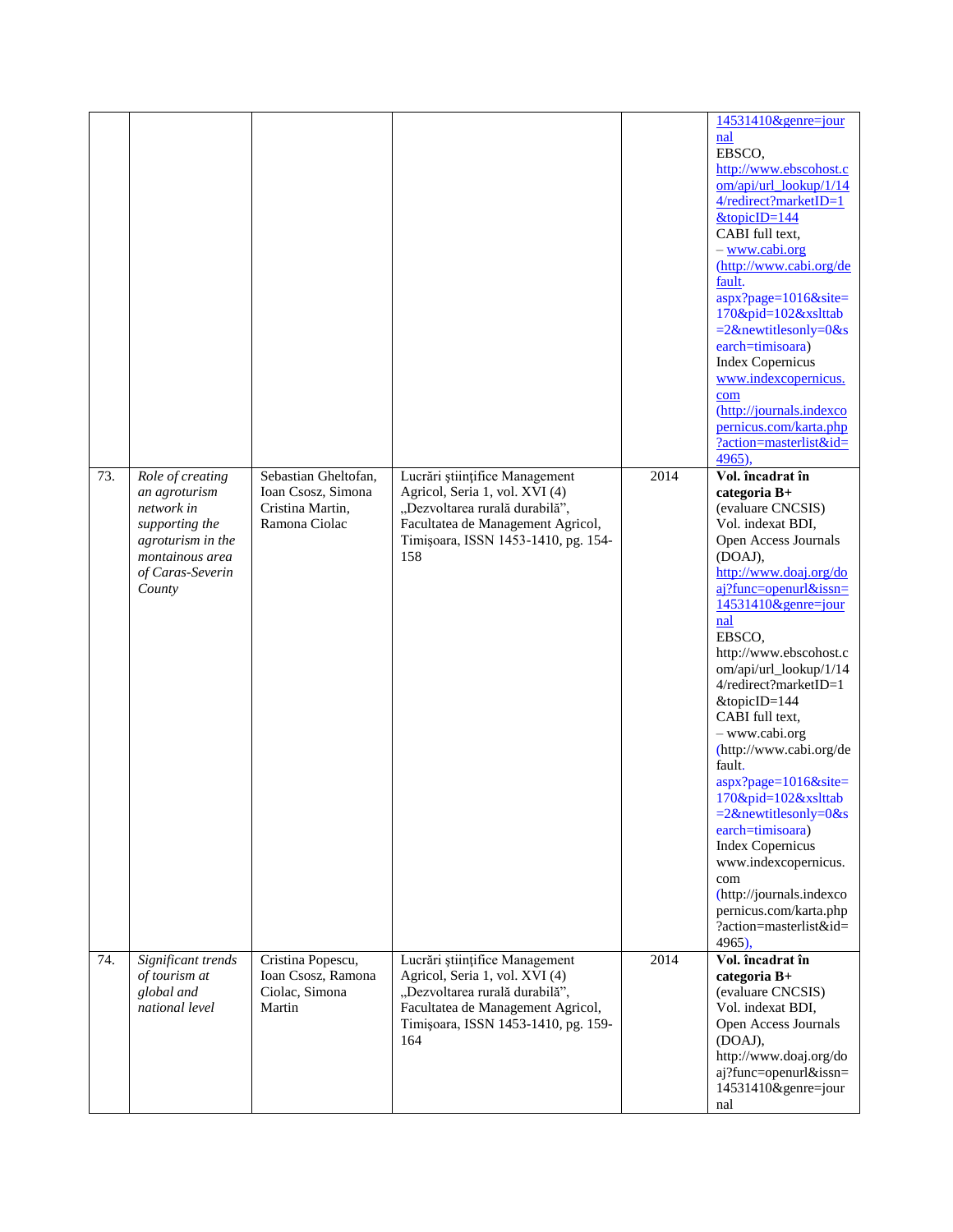| 75. | Study<br>regarding the<br>recovery, by<br>promoting, of<br>the romanian<br>health tourism<br>product | . Chis, S. Sabin,<br>Csösz, Ioan,<br>Martin, Simona<br>Cristina, Ciolac,<br>Ramona,<br>Gheltofan,<br><b>Sebastian</b> | <b>SGEM</b> International<br>Multidisciplinary Scientific<br>Conferences on Social<br>Sciences & Arts, SGEM<br>Conference on Political<br>Sciences, Law, Finance,<br>Economics & Tourisms,<br>section Economics &<br>Tourism, Conference<br>Proceedings Volume III,<br>pp.623-630, Albena, Bulgaria,<br>ISBN 978-619-7105-27-8,<br>ISSN 2367-5659 | 2014 | EBSCO.<br>http://www.ebscohost.c<br>om/api/url_lookup/1/14<br>4/redirect?marketID=1<br>&topicID=144<br>CABI full text.<br>- www.cabi.org<br>(http://www.cabi.org/de<br>fault.<br>aspx?page=1016&site=<br>170&pid=102&xslttab<br>$=2$ &newtitlesonly=0&s<br>earch=timisoara)<br><b>Index Copernicus</b><br>www.indexcopernicus.<br>com<br>(http://journals.indexco<br>pernicus.com/karta.php<br>?action=masterlist&id=<br>4965),<br>Vol. încadrat în<br>categoria B+<br>(evaluare CNCSIS)<br>Vol. indexat BDI,<br>Open Access Journals<br>(DOAJ),<br>http://www.doaj.org/do<br>$ai?$ func=openurl&issn=<br>$14531410$ &genre=jour<br>nal<br>EBSCO,<br>http://www.ebscohost.c<br>om/api/url_lookup/1/14<br>4/redirect?marketID=1<br>&topicID=144<br>CABI full text.<br>- www.cabi.org<br>(http://www.cabi.org/de<br>fault.<br>$aspx?page=1016\&site=$<br>170&pid=102&xslttab<br>$=2$ &newtitlesonly=0&s<br>earch=timisoara)<br><b>Index Copernicus</b><br>www.indexcopernicus.<br>com<br>(http://journals.indexco<br>pernicus.com/karta.php<br>?action=masterlist&id= |
|-----|------------------------------------------------------------------------------------------------------|-----------------------------------------------------------------------------------------------------------------------|---------------------------------------------------------------------------------------------------------------------------------------------------------------------------------------------------------------------------------------------------------------------------------------------------------------------------------------------------|------|---------------------------------------------------------------------------------------------------------------------------------------------------------------------------------------------------------------------------------------------------------------------------------------------------------------------------------------------------------------------------------------------------------------------------------------------------------------------------------------------------------------------------------------------------------------------------------------------------------------------------------------------------------------------------------------------------------------------------------------------------------------------------------------------------------------------------------------------------------------------------------------------------------------------------------------------------------------------------------------------------------------------------------------------------------------------|
| 76. | <b>Study</b>                                                                                         | Anca Gabriela                                                                                                         | Lucrări științifice                                                                                                                                                                                                                                                                                                                               | 2015 | 4965<br>Vol. încadrat în<br>categoria $B+$                                                                                                                                                                                                                                                                                                                                                                                                                                                                                                                                                                                                                                                                                                                                                                                                                                                                                                                                                                                                                          |
|     | regarding the<br>spa tourism<br>in Romania                                                           | Handaric, Ioan<br>Csosz, Ramona<br>Ciolac, Ana-<br>Mariana Dincu,<br>Laura Străin,<br>Raul Pașcalău,<br>Ada Cristina  | Management Agricol, seria<br>I, vol.17 (4), Ed. Agroprint,<br>Timișoara, ISSN 1453-<br>1410,                                                                                                                                                                                                                                                      |      | (evaluare CNCSIS)<br>Vol. indexat BDI,<br>Open Access Journals<br>(DOAJ),<br>http://www.doaj.org/do<br>$ai?$ func=openurl&issn=<br>14531410&genre=jour<br>nal<br>EBSCO,<br>http://www.ebscohost.c                                                                                                                                                                                                                                                                                                                                                                                                                                                                                                                                                                                                                                                                                                                                                                                                                                                                   |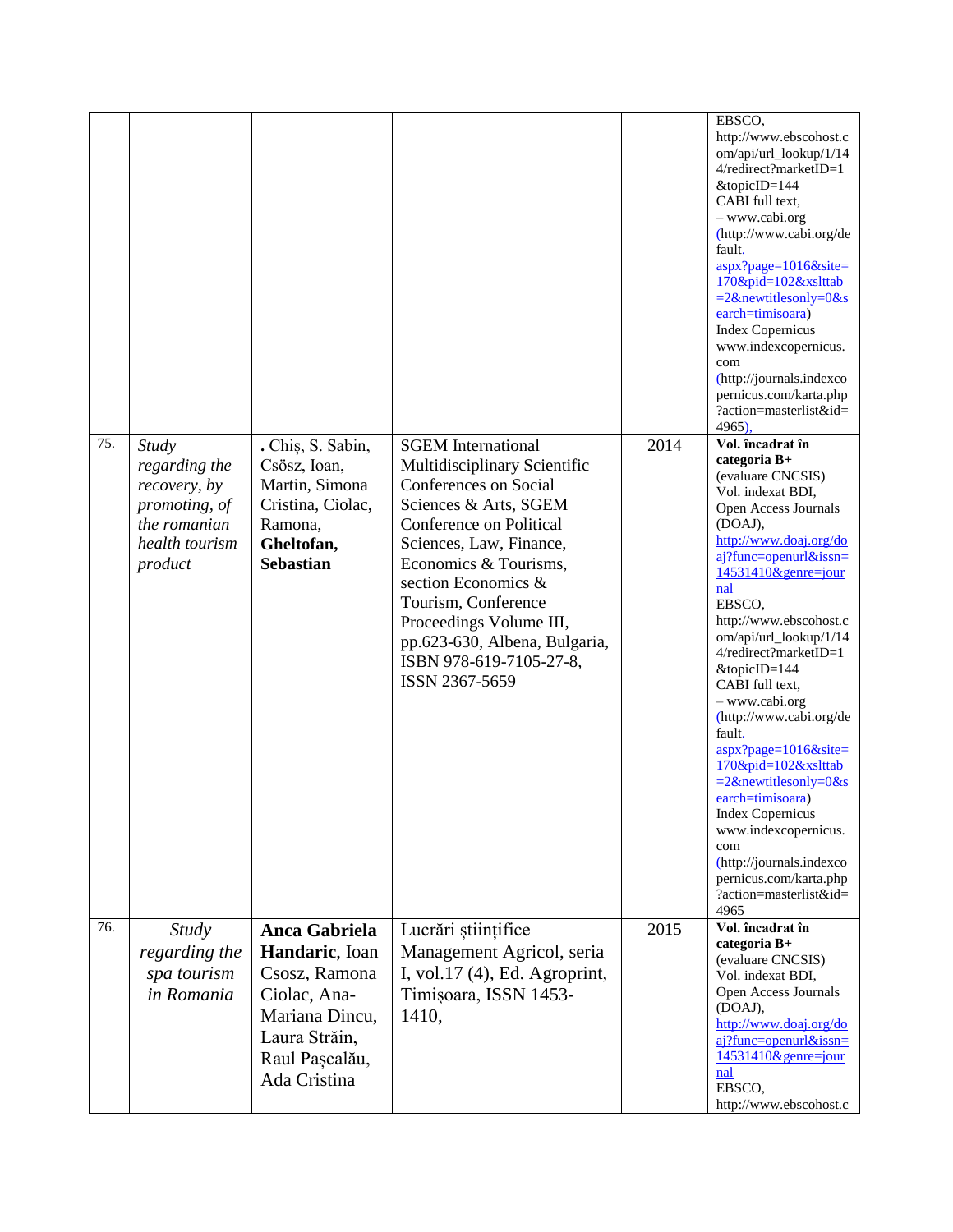|     |                                                                                            |                                                                                                                                            |                                                                                                                                      |      | om/api/url_lookup/1/14<br>4/redirect?marketID=1<br>&topicID=144<br>CABI full text.<br>- www.cabi.org<br>(http://www.cabi.org/de<br>fault.<br>aspx?page=1016&site=<br>170&pid=102&xslttab<br>$=2$ &newtitlesonly=0&s<br>earch=timisoara)<br><b>Index Copernicus</b><br>www.indexcopernicus.<br>com<br>(http://journals.indexco<br>pernicus.com/karta.php<br>?action=masterlist&id=<br>4965).                                                                                                                                                                                                                                                |
|-----|--------------------------------------------------------------------------------------------|--------------------------------------------------------------------------------------------------------------------------------------------|--------------------------------------------------------------------------------------------------------------------------------------|------|--------------------------------------------------------------------------------------------------------------------------------------------------------------------------------------------------------------------------------------------------------------------------------------------------------------------------------------------------------------------------------------------------------------------------------------------------------------------------------------------------------------------------------------------------------------------------------------------------------------------------------------------|
| 77. | <b>Study</b><br>regarding the<br>dynamics of<br>honey<br>production in<br>Romania          | <b>Anca Gabriela</b><br>Handaric, Ioan<br>Csosz, Ana-<br>Mariana Dincu,<br>Laura Străin,<br>Raul Pașcalău,<br>Ramona Ciolac,<br>Dan Sarmeş | Lucrări științifice<br>Management Agricol, seria<br>I, vol.17 (1), Ed. Agroprint,<br>Timișoara, ISSN 1453-<br>1410, 2015, pg.179-185 | 2015 | Vol. încadrat în<br>categoria B+<br>(evaluare CNCSIS)<br>Vol. indexat BDI,<br>Open Access Journals<br>(DOAJ),<br>http://www.doaj.org/do<br>aj?func=openurl&issn=<br>$14531410$ &genre=jour<br>$n$ al<br>EBSCO,<br>http://www.ebscohost.c<br>om/api/url_lookup/1/14<br>4/redirect?marketID=1<br>&topicID=144<br>CABI full text,<br>- www.cabi.org<br>(http://www.cabi.org/de<br>fault.<br>$aspx?page=1016\&site=$<br>170&pid=102&xslttab<br>$=2$ &newtitlesonly=0&s<br>earch=timisoara)<br><b>Index Copernicus</b><br>www.indexcopernicus.<br>com<br>(http://journals.indexco<br>pernicus.com/karta.php<br>?action=masterlist&id=<br>4965). |
| 78. | Analysis of<br>marketing<br>activity to S.C.<br>Prodagro<br>Farm S.R.L<br>Moldova<br>Noua, | Laura Mariana<br>Străin, Anca<br>Gabriela<br>Handaric, I.<br>Csösz, Elena Peț,<br>Simona Martin                                            | Lucrări științifice<br>Management Agricol, seria I,<br>vol.17 (2), Ed. Agroprint,<br>Timișoara, ISSN 1453-1410,<br>2015, pg.176-183, | 2015 | Vol. încadrat în<br>categoria B+<br>(evaluare CNCSIS)<br>Vol. indexat BDI,<br>Open Access Journals<br>(DOAJ),<br>http://www.doaj.org/do<br>$ai?$ func=openurl&issn=<br>14531410&genre=jour<br>nal<br>EBSCO.<br>http://www.ebscohost.c<br>om/api/url_lookup/1/14<br>4/redirect?marketID=1                                                                                                                                                                                                                                                                                                                                                   |